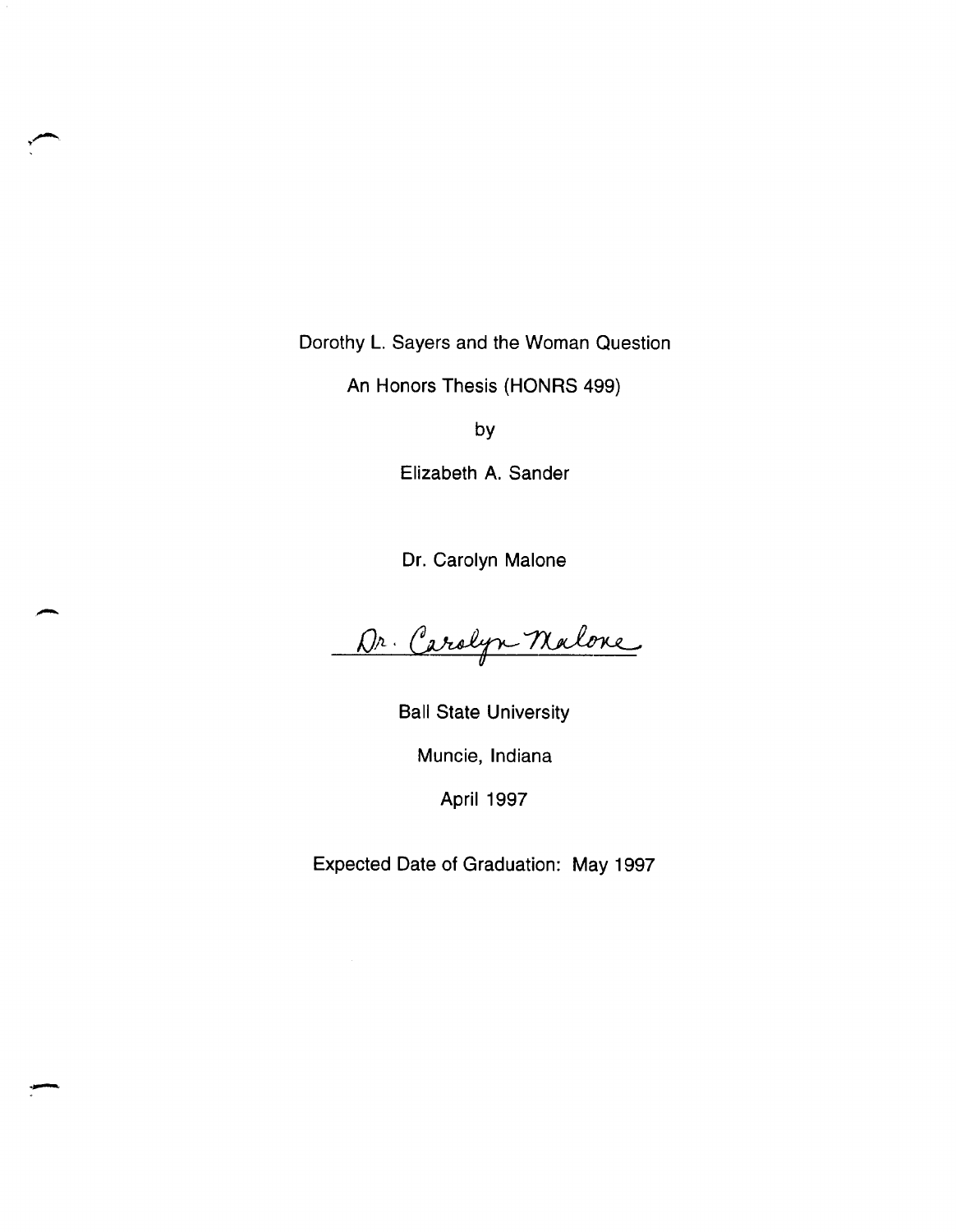# **Purpose of Thesis**

 $5p$ Coll  $\dot{\tau}_{i:esc}$  $L^{\prime}$ .  $2439$ , 24<br>19*월* 

 $-526$ 

This thesis focuses upon Dorothy L. Sayers' views of the difficulties faced by educated women in England during the early decades of the twentieth century. It examines her personal experience as a university woman through letters written during her years at Oxford (1912-1915). Three of her later works, her best selling novel Gaudy Night, "Eros in Academe," and "Are Women Human?", are then analyzed to reveal her perspective on the place of intellectual women in society. Sayers was an advocate of higher education for women, but she opposed the contemporary belief that women who aspired to university life had to suppress their emotional being and become like men. Ultimately, Sayers aspired to a world in which intellectual and emotional qualities were integrated in both men and women.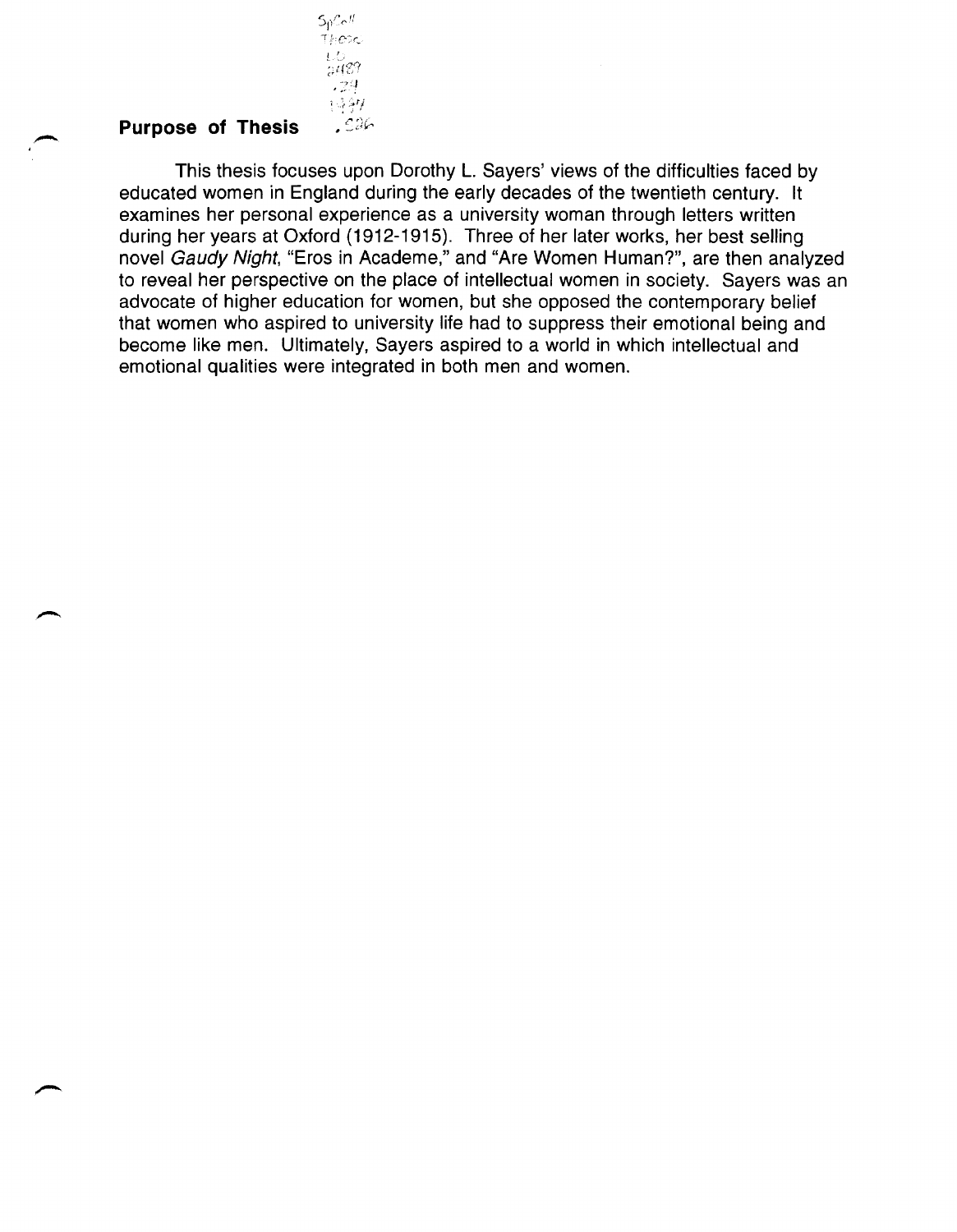In 1934 Dorothy Sayers was invited back to her Oxford alma mater, Somerville College, to propose the toast for that summer's gaudy, or reunion. According to Barbara Reynolds, Sayers' biographer, the feelings of nostalgia that this task stirred in Sayers spurred her to write Gaudy Night.<sup>1</sup> The portrait of Oxford that emerged in Gaudy Night was multifaceted; fond memories of a time and place that had had a great impact on Sayers were tempered with observations of the problems that women's colleges continued to face some fifteen years after Sayers had gone down from Somerville. Gaudy Night represented a synthesis of both Sayers' real world and intellectual experience. It was a vehicle for the expression of her philosophy and ideals about women and education. This philosophy, which was strengthened through her life experiences, seems to have come into full bloom during her Somerville years, 1912-1915. This work also represented the synthesis of two literary genres. For in it, she merged the traditional detective novel with the English novel of manners.2 That is, Sayers integrated the elements of a detective problem with indepth exploration of the psychological motivation of characters.

Upon completion of this highly personal and innovative mystery novel, Sayers admitted to worry that it might not be popular. She thought, "Male readers would probably not be interested in a bunch of middle-aged academic women, and would find Harriet unattractive."3 To her publisher, Victor Gollancz, she wrote:

It is the only book I've written which embodies any kind of a 'moral' and I do feel rather passionately about this business of the integrity of the mind... But there it is--it's the book I wanted to write and I've written it...lt may be highly unpopular, but, though I wouldn't claim that it was in itself a work of great literary importance, it is important to me, and I can only hope it won't be a ghastly flop.4

Gaudy Night was anything but a ghastly flop. In fact, it would go on to become her best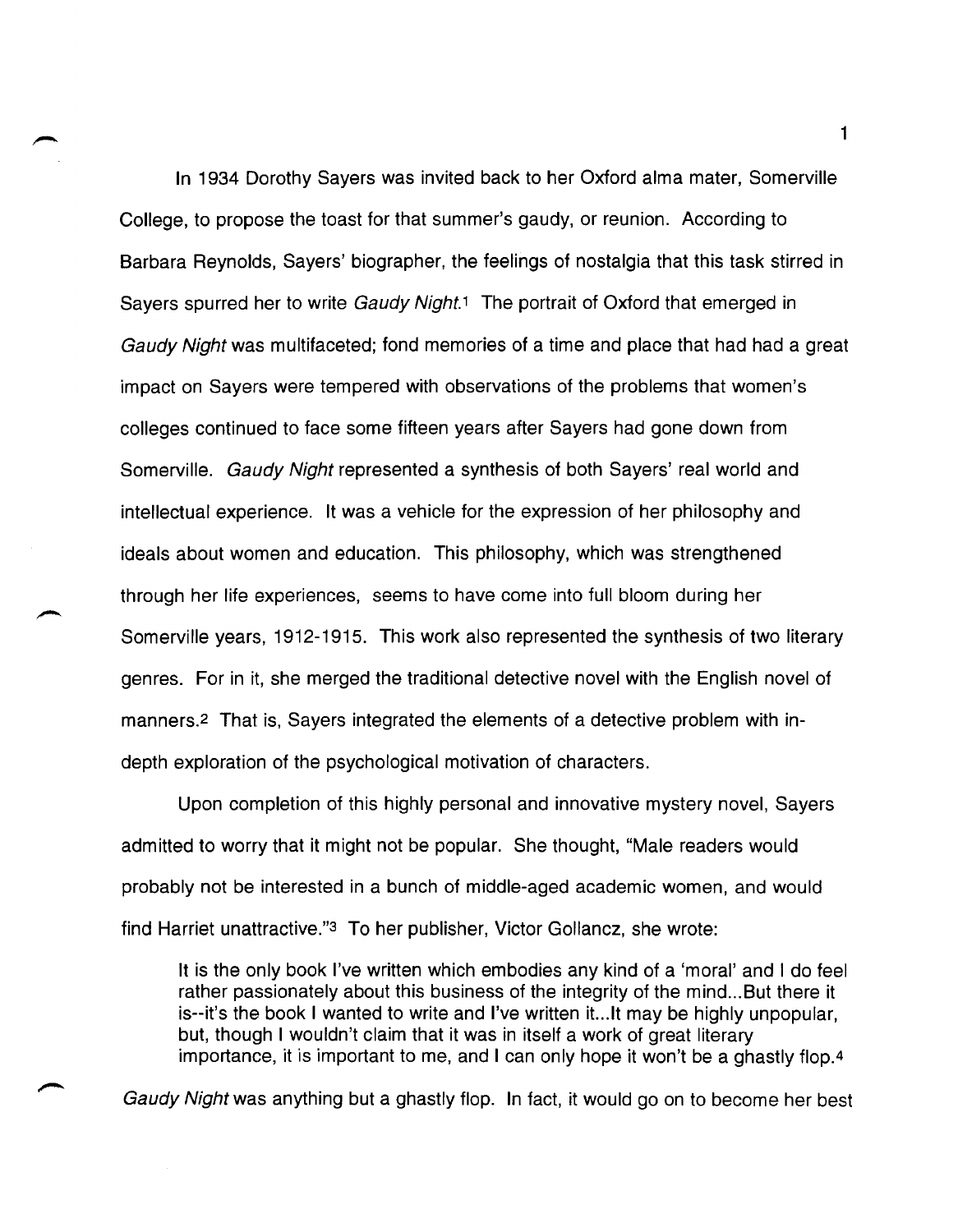selling novel.<sup>5</sup>

This paper will analyze Gaudy Night as well as Sayers' experiences as a student at Oxford and essays on the subject of the place of an intellectual women in society. It will illustrate that although Sayers was an advocate of higher education for women she opposed the contemporary belief that women who aspired to university life had to suppress their emotional being and become like men. Ultimately, Sayers aspired to a world in which intellectual and emotional qualities were integrated in both men and women.

#### **Dorothy Sayers in Oxford**

On October 11, 1912 Dorothy went up as a scholar at Somerville College in Oxford, intending to take a degree in French.<sup>6</sup> During these formative university years Sayers seems to have devoted much of her energies to Oxford's social scene. Not only did Dorothy have family ties remaining in Oxford that provided social obligations?, but she was also involved in many University activities, such as the Oxford Bach Choir and the Mutual Admiration Society.8 Sayers's biographer, Barbara Reynolds, wrote, "She does very little work [during her time at Oxford] and that with extreme reluctance."9 During her second term at Somerville, Sayers wrote, "If college were not so jolly, I expect I should do more work."1o The social stimulation of the university town drew Dorothy in. In a letter to Catherine Godfrey, a friend from Somerville, Dorothy expressed homesickness for this aspect of Oxford life:

Do you know--you're the only person to whom I dare confess it--for a bit after I got home, I was simply home-sick for Oxford--not for college--but for that curve in the High and Radcliffe Square by moonlight, and for the people in the street and the stories about Varsity life. <sup>11</sup>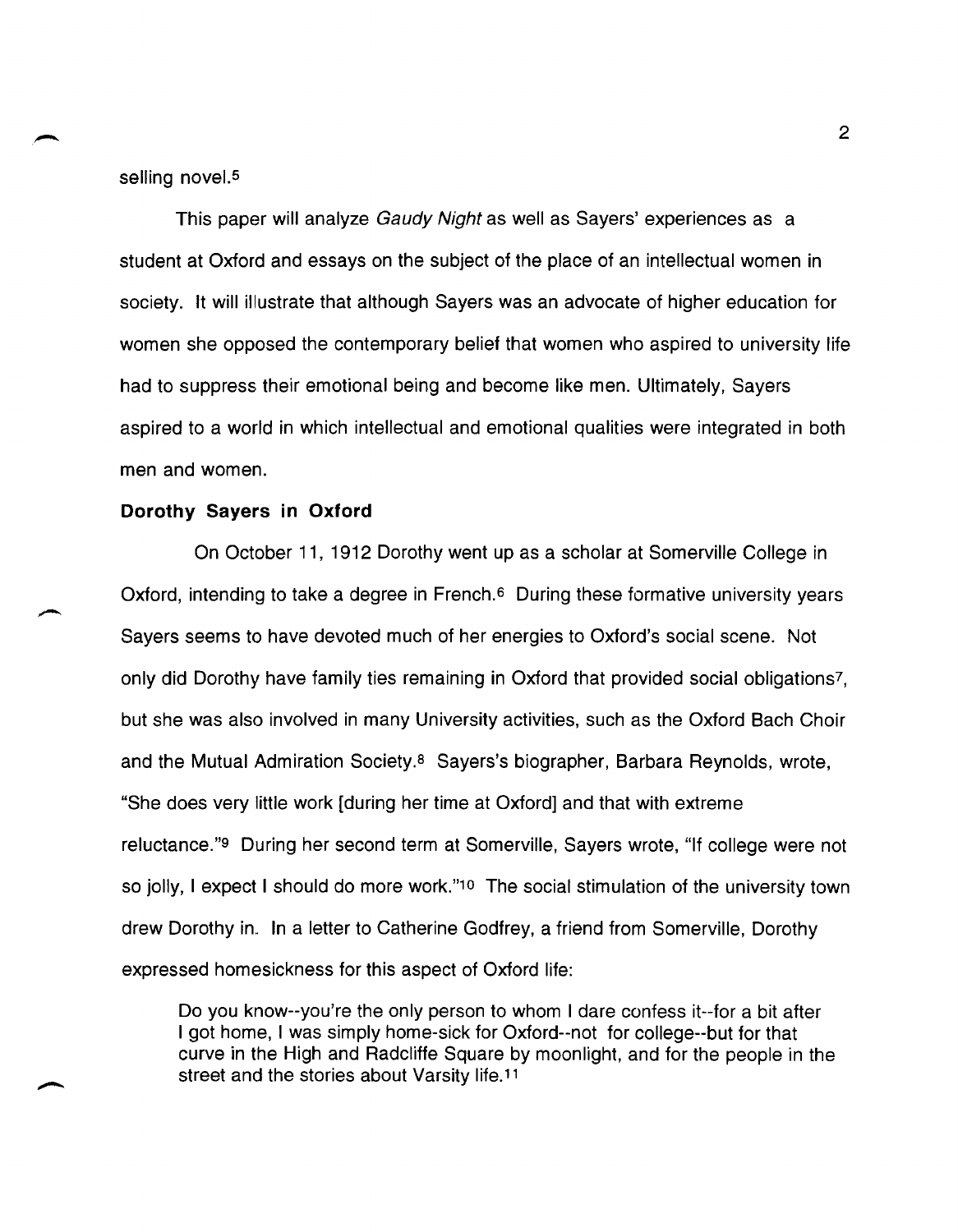To Sayers, a well rounded experience was of greater importance and benefit than a limited academic prowess. Shortly before she sat for her final exams in June of 1915, Sayers wrote to her parents, "Even if I came out with a fourth, I have learnt an enormous amount about people and things at Oxford--a lot which I should have left unlearned if I had done nothing but work."12 In fact, Sayers received a first class ranking on her final exams and this earned her a "title to a degree."13 Thus, one portrait of Sayers that emerges during her years at Oxford is that of a naturally brilliant and vivacious scholar.

The seeming distaste for and fear of women scholars exhibited by the male dominated University was another aspect of Oxford life described by Sayers. This attitude continued to exist some twenty years after the first women had been admitted to the institution. Although two colleges existed for women during Sayers's time, Somerville and Lady Margaret Hall scholars were still not entitled to actual degrees upon the completion of their studies. Female students did not win the right to actual degrees from Oxford until 1920. Sayers returned to Oxford for the first ceremony in which degrees were awarded to women and was one of the first group of women to receive one. 14

Female scholars realized the odd position they were in and, if Sayers is any indication, they dealt with it through a combination of acceptance and humor. In a letter to her parents during her first term at Oxford, Sayers wrote in a matter of fact manner about having to find a chaperon so that she and another female friend could attend a concert together:

I had to call on Mrs. Brabant...because Elsie wanted me to go to the Balliol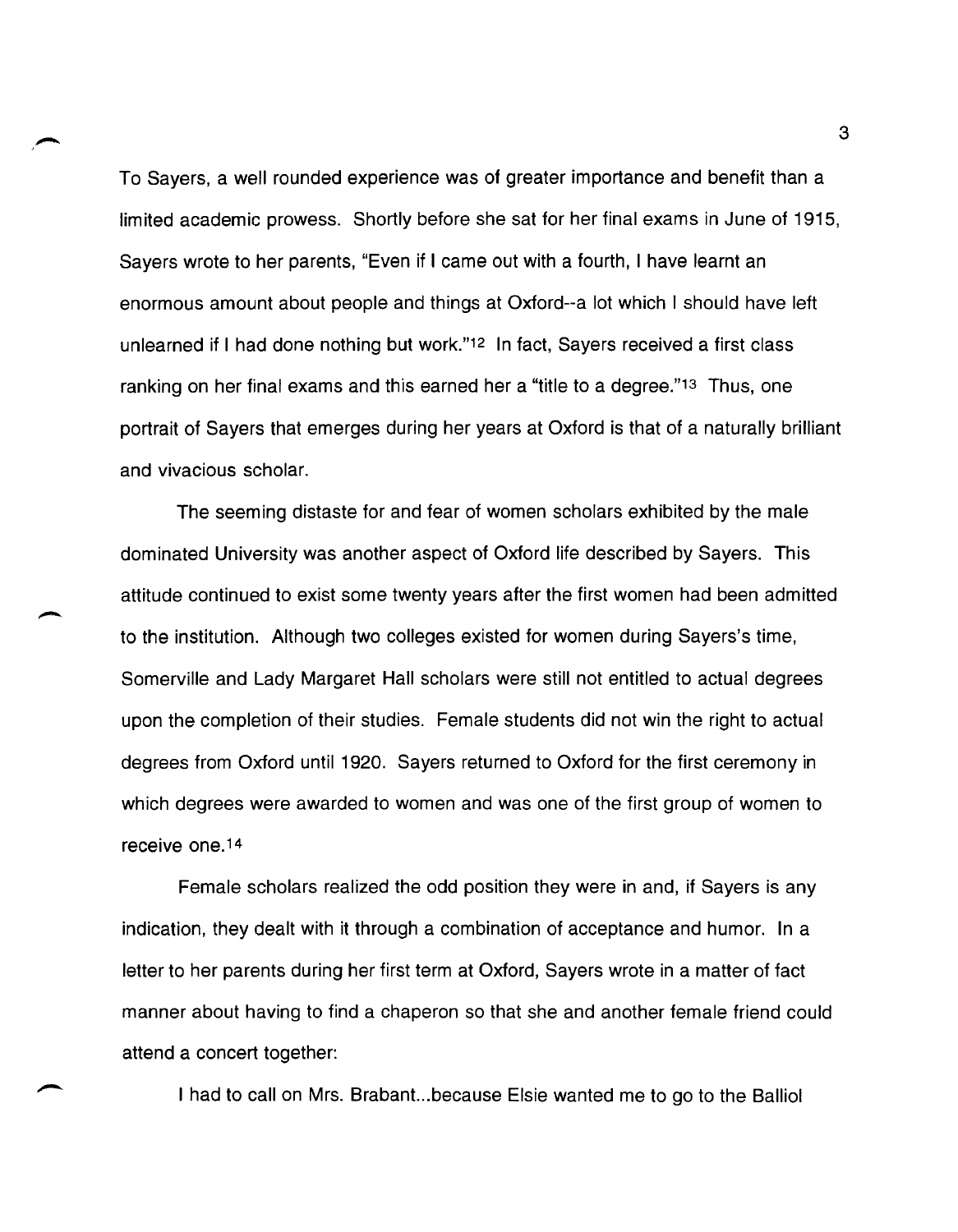concert with her, and she had only 2 tickets and no chaperon was going--as a last resort I tried Mrs B., who luckily is going, so we shall have a good time.<sup>15</sup>

At that time, no female undergraduate could attend any social function, even in a group, unless chaperoned by an older woman. Such a regulation was in keeping with the University's view of the "probationary status" accorded to female

undergraduates. 16

 $\overline{\phantom{a}}$ 

Women were still treated as outsiders during Dorothy's time at Oxford and attempts were made to isolate them from the men in most academic settings. In one particular example, that shows the humor with which Sayers viewed this situation, she related taking an exam at schools:

I was the only woman taking it and sat, severely isolated like a leper, in one corner of the T-room...while the men occupied a quite different branch of it. The first day while looking for my desk, I wandered into the men's part of the room, whereupon the old chap who sees you settled...rushed at me with wildly waving arms and a terrified expression and shooed me away to my seclusion like an intrusive hen ... 17

In another instance, Sayers wrote home about needing to find an appropriate hat to wear to lectures: "I find one must be respectable when one's the only woman or almost the only woman there, because one's so conspicuous."18 As biographer Reynolds wrote about her, "the phrase 'my dress was much admired' occurs almost as frequently in her letters as references to her work."1g While such statements may be seen merely as examples of Sayers' enjoyment of fashion and society, they also illustrate the idea that women at Oxford had to pay special attention to their appearance. The common stereotype of the female scholar was one of an unattractive, asexual being.2o Sayers wanted to distance not only herself, but all female scholars from this image. This idea--that of the sexually repressed academic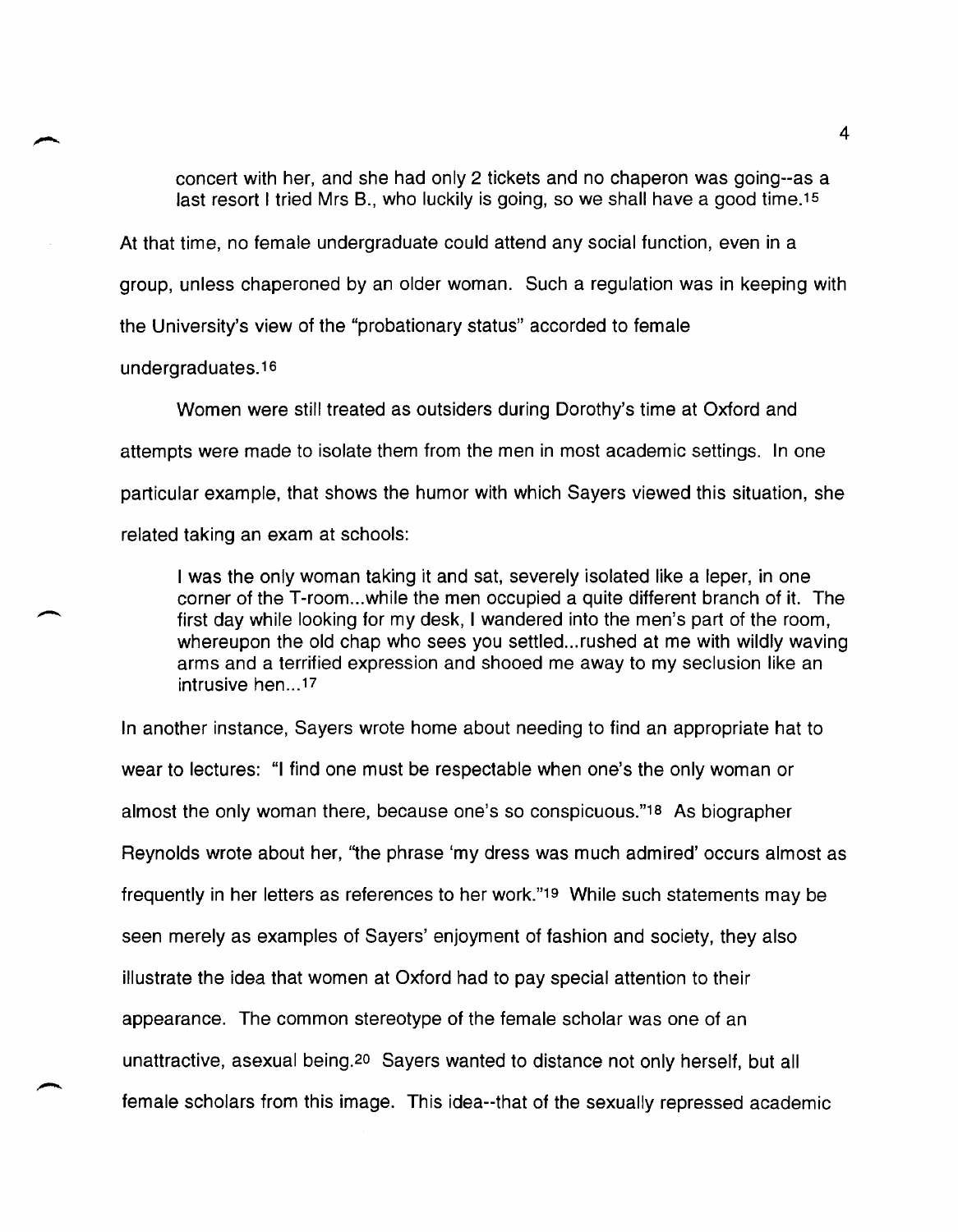versus the sexually experienced woman of the world--would playa big part in the novel that Sayers would publish some twenty years later--Gaudy Night.

#### **Gaudy Night**

-

Harriet Vane, the protagonist of that novel, is the character whose psychological analysis is at the center of the work. Almost all of the events that occur in the work are viewed through Vane's eyes. 21 In fact, the detective problem of the plot--the haunting of the Shrewsbury College women by a poison pen/ghost--is used primarily as a method of enhancing the reader's understanding of Vane's psyche. 22 In the situations that she encounters in *Gaudy Night* and the manner in which she reacts to them, the character of Harriet Vane can be seen to serve as a mouthpiece for Sayers's own ideas on a variety of complex issues. Through the development of this character in this novel, Sayers allowed herself to tackle the complex issues of male/female relationships and the place of the intellectual female in society against a backdrop of mystery.

Five years prior to the gaudy that Vane attends in the novel, she had been accused of murdering her ex-lover, Philip Boyes.23 Vane had been forced to endure a vicious public trial which generated violent attacks on her character. Although Vane's innocence was established with the help of Lord Peter Wimsey, her confidence was destroyed. Not only did an embittered Vane come out of the ordeal questioning her own place in society, but she also doubted the potential for any successful male/female relationship.

When Vane returns to Shrewsbury for the gaudy then, she is beginning to be ready to tackle the ideas and feelings that have been so painful to her in recent times.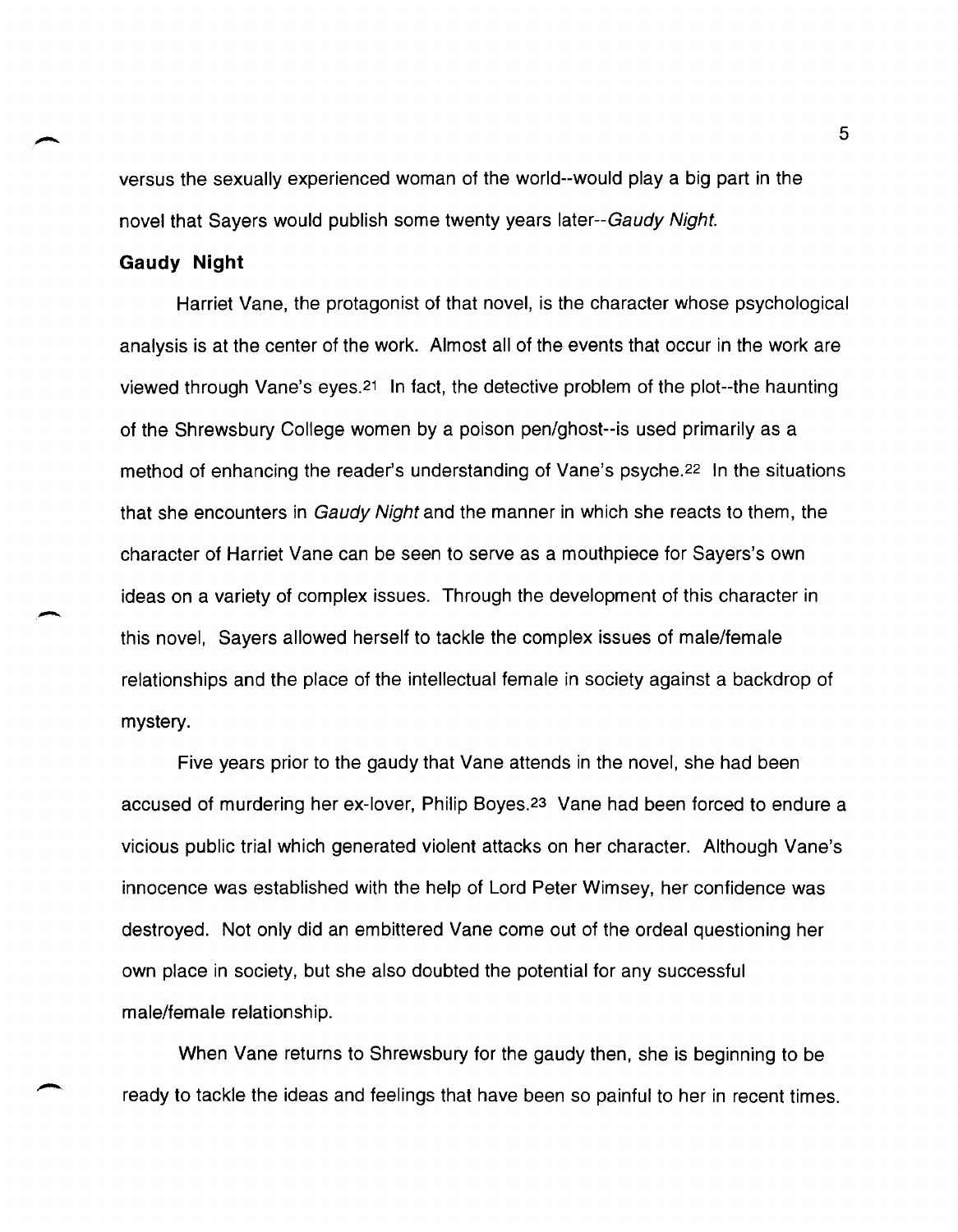In preparation for the event, Vane unpacks the scholar's gown that she wore when she received her M.A. degree from the Oxford institution. As she does so, she disturbs a butterfly that hides in the confines of the trunk:

As she beat the loose fluff from it, a tortoise-shell butterfly, disturbed from its hibernation beneath the flap of the trunk-lid, fluttered out into the brightness of the window, where it was caught and held in a cobweb.24

Vane is like the butterfly in this image. She has been living in a sort of emotional hibernation for the past five years and is beginning to reawaken to the possibilities and choices that life holds for her.25 She attends the reunion hoping that the quiet, secluded atmosphere of academia will allow her to clear her head and sort out some of her personal issues.

Although Vane looks to the gaudy as a time of refuge from the plight of her emotional life, she finds that there is no escaping her heart. Harriet is continually reminded of the dichotomy that she believes exists between a life focused on the intellect and one focused on the emotion. The women at the gaudy provide Vane with a variety of examples of lifestyles--both married and single. Vane just cannot abide by some of these examples, while others provide some small comfort and hope to her.

-

Miss Hillyard and Miss Lydgate provide Vane with different visions of a single life devoted to the intellect. Miss Hillyard is an uncompromising don whose harsh opinions on all issues regarding men, marriage and the place of emotion illustrate a deep bitterness and resentment. In her, Vane sees "an antagonism to herself."26 She is afraid of becoming like Miss Hillyard, who sees every issue in shades of black and white. She seems to have no heart in her at all. Miss Lydgate, on the other hand, is a kindly and imminently moral scholar who provides Vane with a more hopeful vision of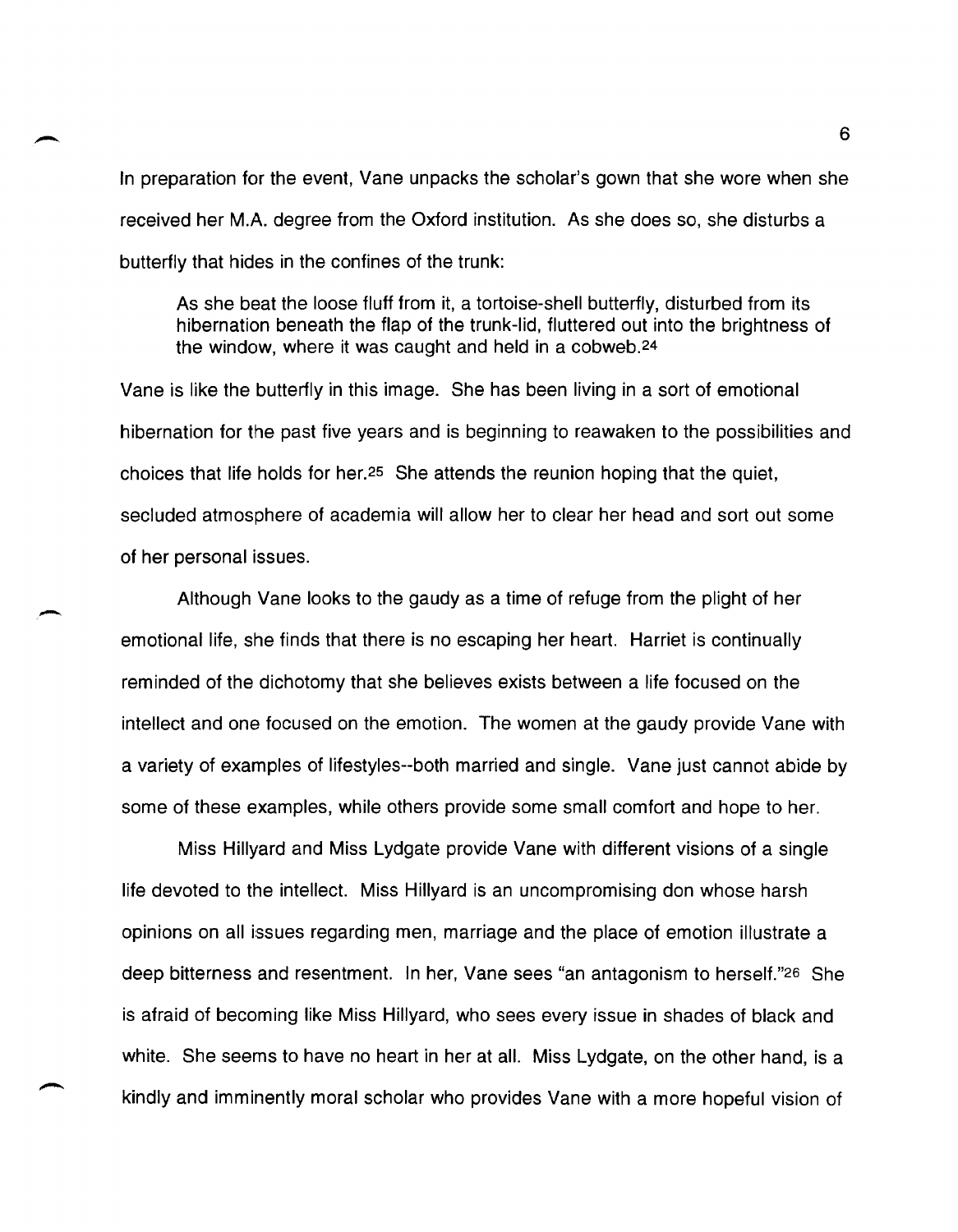what a single life devoted to the intellect might be.<sup>27</sup> Miss Lydgate is so wrapped up in her studies however, that she seems quite naive about the outside world. It is this naivete that Vane seems to want to reject in the example of Miss Lydgate.

Of the married students that Vane encounters, Phoebe Tucker-Bancroft and Catherine Freemantle-Bendick provide the opposing illustrations of what married life could be like. Bancroft, a historian who married an archaeologist, has managed to combine marriage and family with continued intellectual pursuits.28 She seems to have achieved just the symbiosis of head and heart that Vane seeks. Bendick, on the other hand, is shockingly unrecognizable to Vane: "Very brilliant, very smart, very lively and the outstanding scholar of her year. What in Heaven's name had happened to her?"29 Bendick had married a farmer and been dragged into a life of hardship. All of her intellectual impulses seem to have been deadened by years of demanding labor. Her identity has been consumed by that of her husband. She relates bitterly to Harriet:

You needn't think I don't envy you people your easy life; I do. I came to the Gaudy out of sentiment, and I wish I'd stopped away. I'm two years older than you, but I look twenty. None of you care in the least for my interests, and yours all seem to me to be mere beating the air. You don't seem to have anything to do with real life. You are going about in a dream ... But it's a beautiful dream in its way. It seems queer to me now to think that once I was a scholar...<sup>30</sup>

Bendick represents Vane's worst case scenario. She was a woman who could have contributed so much to the world through her intellect and instead gave up her whole being to the power of her emotions. Bendick's "traditional" life leaves Vane with the "depressed feeling that she had seen a Derby winner making shift with a coal-cart."31

-

The women Vane observes during the gaudy fuel her internal debate on the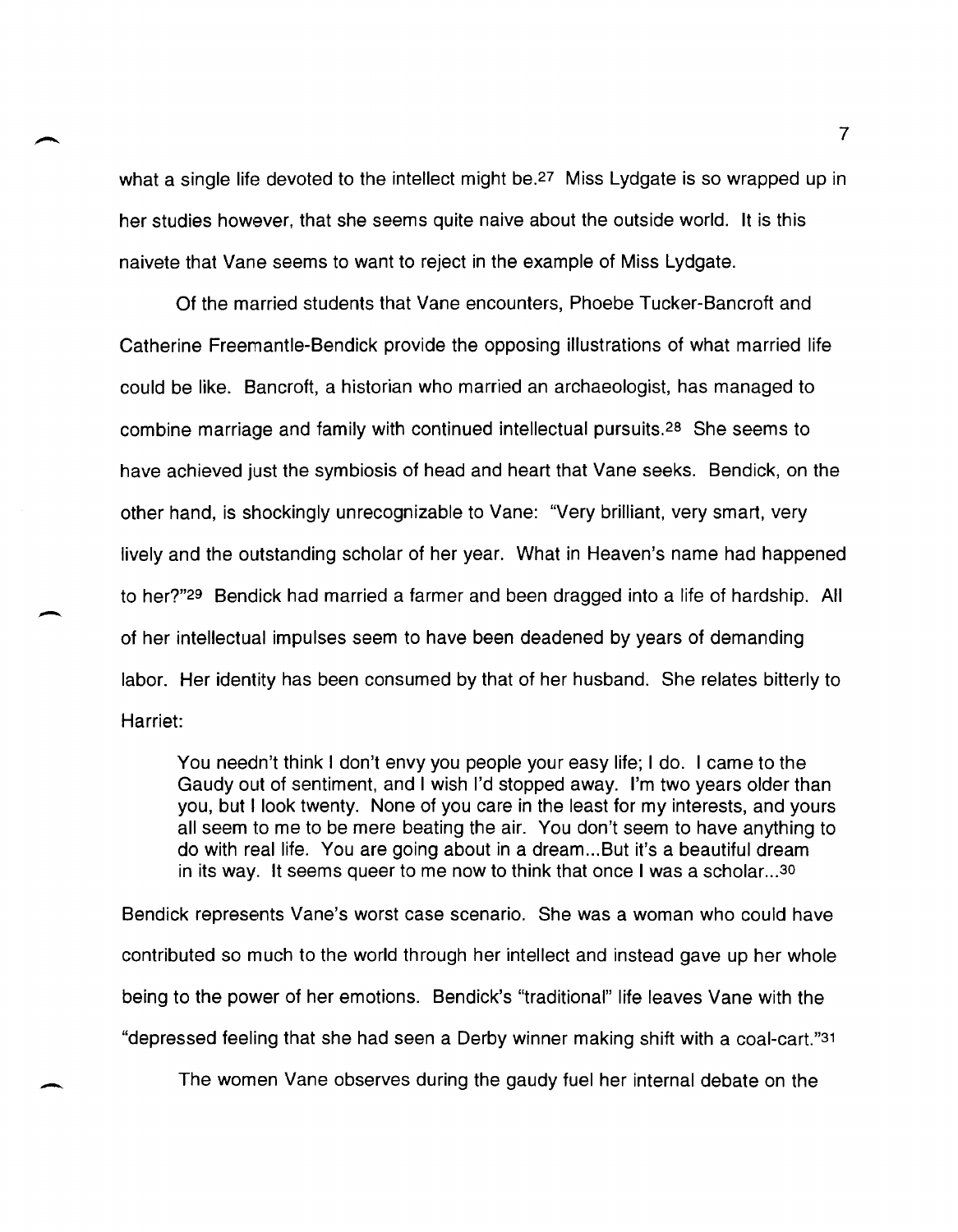merits of listening to one's head versus listening to one's heart. As she readjusts to the atmosphere of academia from which she has been so long absent, Vane observes how her former classmates have dealt with the transition to a life that combines the intellect of their school days with the emotion that real world experience adds to the mix. Seeing the current situation of Bendick and some of the other married women and remembering what happened when she let her own emotions take control of her, she ended up on trial for a murder that she did not commit, Harriet believes that there can never really be any reconciliation between the heart and the mind. Life must be lived all for one or for the other. By the time that she leaves the gaudy, Harriet seems to have decided that her life will be lived for the intellect.

This is not, however, the end of the story or her personal struggle. For Vane is called back to Shrewsbury by the dons when the College is terrorized by a malicious poison pen. The dons want to save Shrewsbury from outside publicity that would be detrimental not only to that institution but to women's colleges in general and realize that the problem must be dealt with internally. Vane, being an alumnus of the College, understands the problems and prejudices that Women's Colleges face from the outside world. Thus, she seems to be the perfect candidate to successfully treat the problem with the discretion and sensitivity that the situation requires. For much of the novel, Vane is left to complete the detective work on her own. The poison pen that she finally uncovers is Annie Wilson, a Shrewsbury scout.

Wilson is a widower who must support her two daughters on the salary that she obtains from her employment at Shrewsbury. Annie holds a bitter grudge against academic women. She believes that as a group they are ultimately responsible for the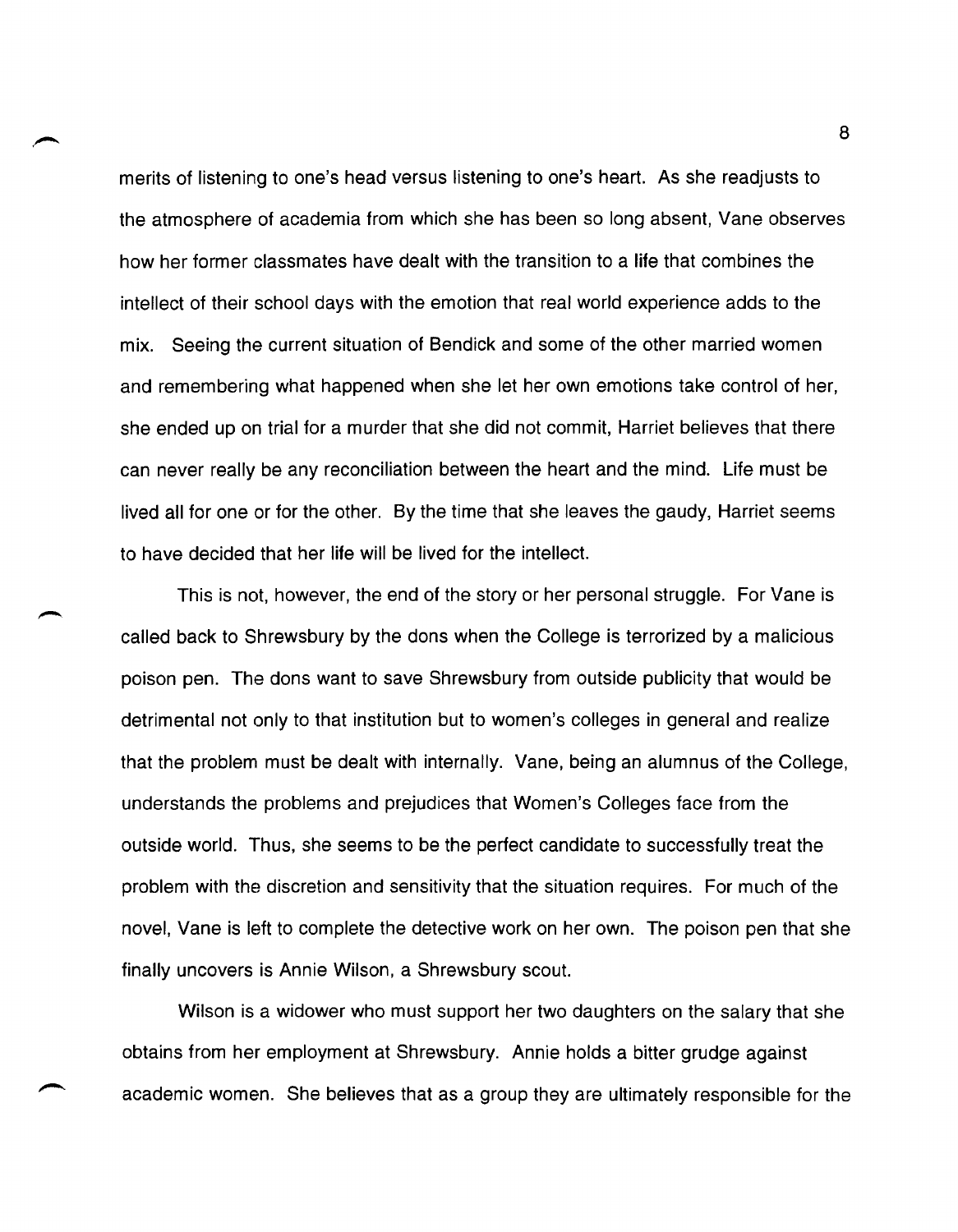suicide of her husband and the subsequent hardships that she faced as a result. Years ago, Miss de Vine, one of the Shrewsbury wardens, had destroyed Annie's husband's career in academia by pointing out his use of false evidence to support his research. The resulting loss of his career destroyed Annie's husband emotionally and psychologically. He eventually took his own life, leaving Annie to provide for and raise their two daughters on her own. Annie blames Miss de Vine, and intellectual women as a whole, for her misfortune.

The ways in which Annie terrorizes the college illustrate her anger at and fear of intellectual women. Initially, Annie's attacks on the women at the college take the form of poison pen letters. The theme of the letters follow a similar pattern: "that their sins would find them [the women under attack] out, that they were not fit for decent society and that unless they left men alone, various unpleasing things would occur to them."32 As the story progresses, the attacks become more personal and menacing. For example, she steals and destroys the work of Miss Lydgate, one of the dons. Upon recovery, Lydgate's proofs "had been defaced throughout with thick copying-ink ... on certain pages offensive epithets had been written in rough block capitals."33 Later Annie vandalizes New Library just before its opening ceremony is to occur:

All the books in the room had been dragged out and flung on the floor ... The pictures has been thrown down. And the blank wall-space thus exposed had been adorned with a frieze of drawings, roughly executed in brown paint, and with inscriptions in letters a foot high, all of the most unseemly sort.34

This act of destruction illustrates that Annie is intent on not only harassing the women of Shrewsbury, but making sure that this problem comes to public attention--a prospect that is more embarrassing and detrimental to the women's college than the actual

-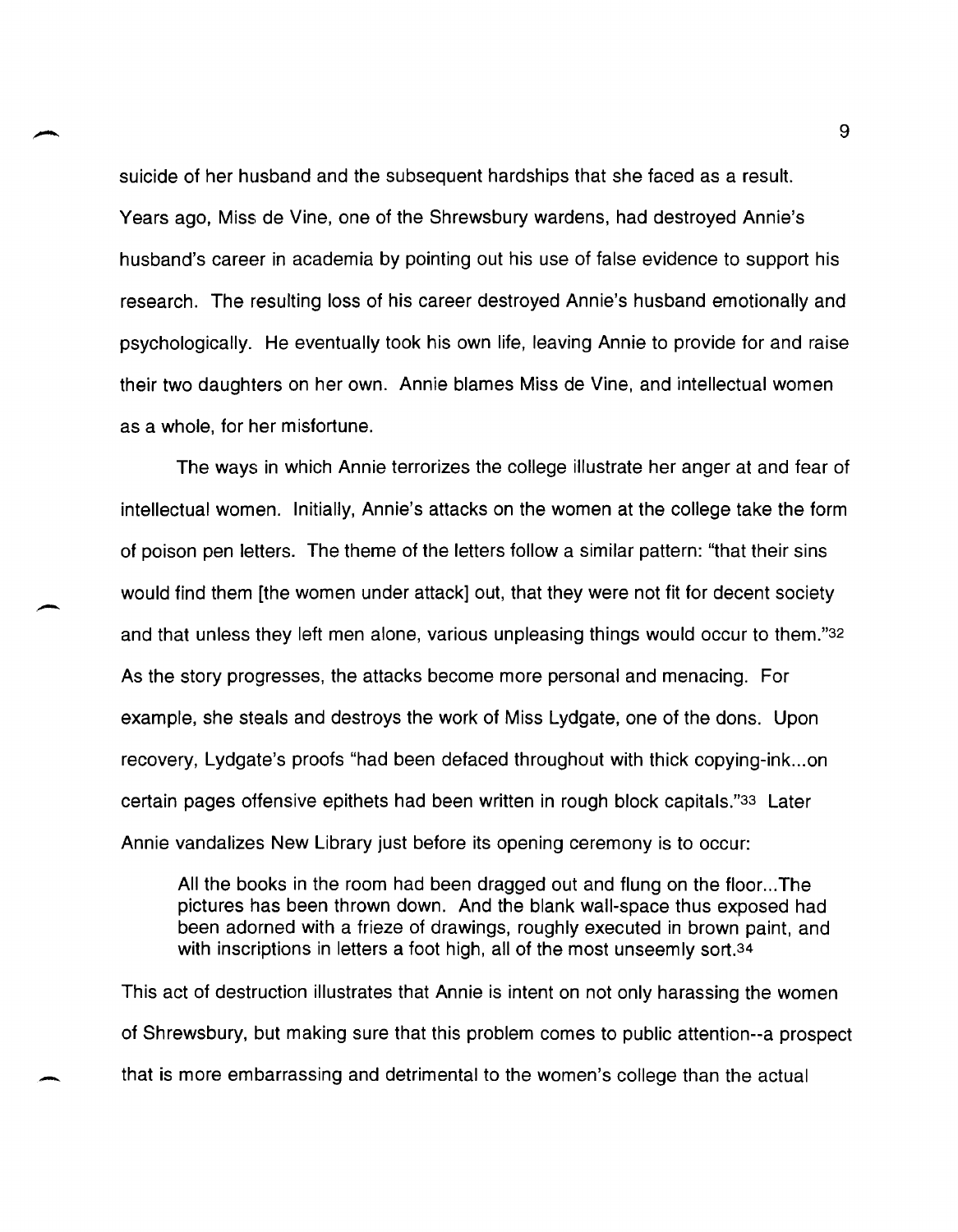violence itself, as it would reinforce society's negative images of women scholars. Harriet also finds the effigy of a female student dressed in an M.A. cap and gown that Annie has suspended from the ceiling of the college chapel. A Latin quotation from Virgil is pinned to the dummy with a bread knife.35 The quotation refers to Harpies, and in Harriet's mind this "seems to suggest a certain train of thought"--a negative attitude towards women that might explain why these acts of violence are being perpetrated.36

The most disturbing incidents involve the actual attacks on students. In one incident, a young man is accosted by Annie as he tries to sneak over the wall in leaving the college late one night. Annie, disguised as a ghost, sinisterly attempts to convince the young man to stay away from the college by telling him, "We murder beautiful boys like you and eat their hearts out."37 In her boldest act of violence, Annie stalks a particularly bright and sensitive student, driving the girl to attempt to drown herself in the river. When the student, Newland, turns up missing, Harriet and the Dean search her room. They find approximately thirty "menacing, abusive, insinuating letters" all attempting to wear down the girl's resistance and drive her to suicide.38 The letters have a common, chilling theme:

You needn't think you will get away with it--What will you do when you fail schools?--You deserve to fail and I shall see that you do--Don't you feel your brain going?--If they see you are going mad they will send you down--Better dead than in the loony bin--In your place I should throw myself out of the window--Try the river... 39

Luckily, Vane and the Dean are able to find Newland in time to save her life. When Annie is finally confronted about her crimes she acts defiantly and proudly.

The discovery of Annie's motivation is the climax of the novel's discussion of the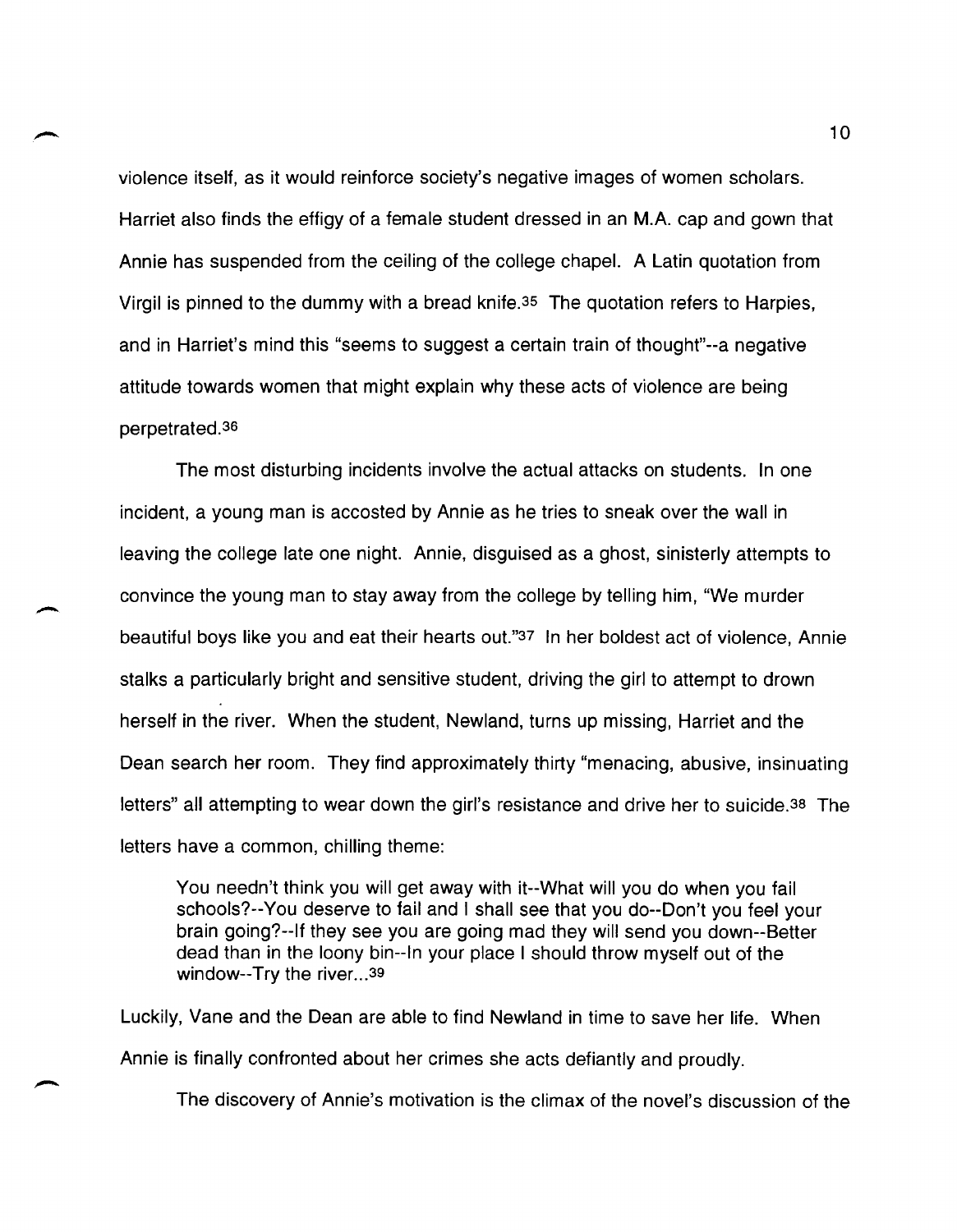strictly intellectual versus the strictly emotional woman. Sayers uses Miss de Vine and Annie Wilson to represent these extreme types. The former represents intellect untempered by emotion, while Annie represents emotion untempered by intellect. In solving the mystery of the poison pen and observing how these two personality extremes play out in real life, Sayers protagonist, Harriet Vane, is ultimately able to answer the questions that have dogged her for the past five years; finally she is able to resolve the conflict of her own head and heart as she accepts Lord Peter Wimsey's marriage proposal.

The character of Lord Peter is of vital importance both in himself and in his relationship with Harriet. According to Catherine Heilbrun, he was invented by Sayers as the man of her dreams--the man that she would never find in reality. Heilbrun states, "It would be more accurate to say that she created him as an ideal human being, with a feminine sensibility and the male chance for action."40 Ironically, he is cast as one of the chief feminists in Gaudy Night.<sup>41</sup> At various points in the novel his position as a champion of equality between males and females is made clear. For example, in a discussion that Lord Peter has with Shrewsbury's Warden he expresses shock that a woman's right to education is still considered a debatable issue: "I hope you are not going to ask me whether I approve of women's doing this and that...You should not imply that I have any right either to approve or disapprove."42 Also, his feminist views are couched in humor at times--the same type of humor that Sayers so often expressed during her years at Oxford as she dealt with awkward situations that arose because of her sex. According to Lord Peter, "a desire to have all the fun is nine-tenths of the law of chivalry."43 Thus, in her depiction of Wimsey as a feminist

-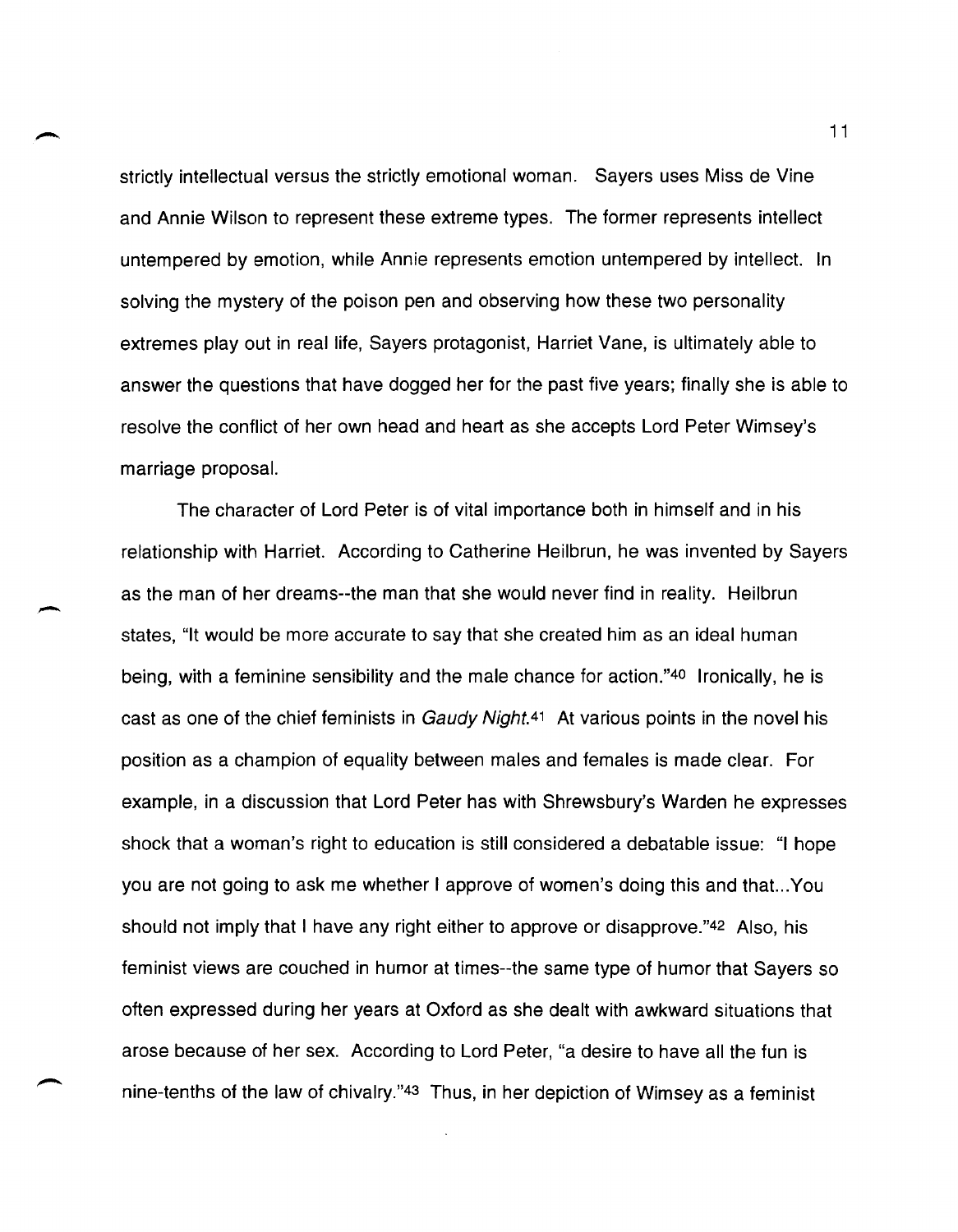Sayers illustrates her own brand of feminism--one that champions the equality and acceptance of individuals as human beings without a focus on the category of sex, which is often too confining for women.

According to Dawson Gaillard, Gaudy Night is about evolution. Not only is it about the evolution of detective fiction, but also the evolution of male/female relationships: "The moment when Harriet slips her hand under Peter's arm represents the end of a long evolution of Sayers's art and the beginning of a new model for sexual relationships."44 Harriet Vane is able to enter her relationship with Wimsey on equal footing. Through the course of the novel she has realized that neither the intellect nor the emotion can exist uncontrolled. A delicate balance of the two sides of the personality--the head and the heart--can and must be achieved. This is the best solution not only for Harriet, but for intellectual women as a group. Lives lived purely for the intellect or the emotions are ultimately too structured and closed off. Such lives are destructive not only to the individuals that live them, but to society as a whole. As Vane comes to these realizations and takes her place of equality beside Wimsey at the novel's end, Gaudy Night attains something of the quality of a "modern-day fairy tale."45 With the novel's end Sayers's in-depth study of male/female relationships and sex roles in society reaches a completion as well. The ultimate hope for equality and fulfillment in relationships that is illustrated through the pairing of Vane and Wimsey allows for the fairy tale's "happy ending." 46

### **Dorothy Sayers and the Woman Question**

In Gaudy Night, Harriet Vane first heard about the troubles at Shrewsbury through a story in one of the "more foolish London dailies."47 Outraged by the story's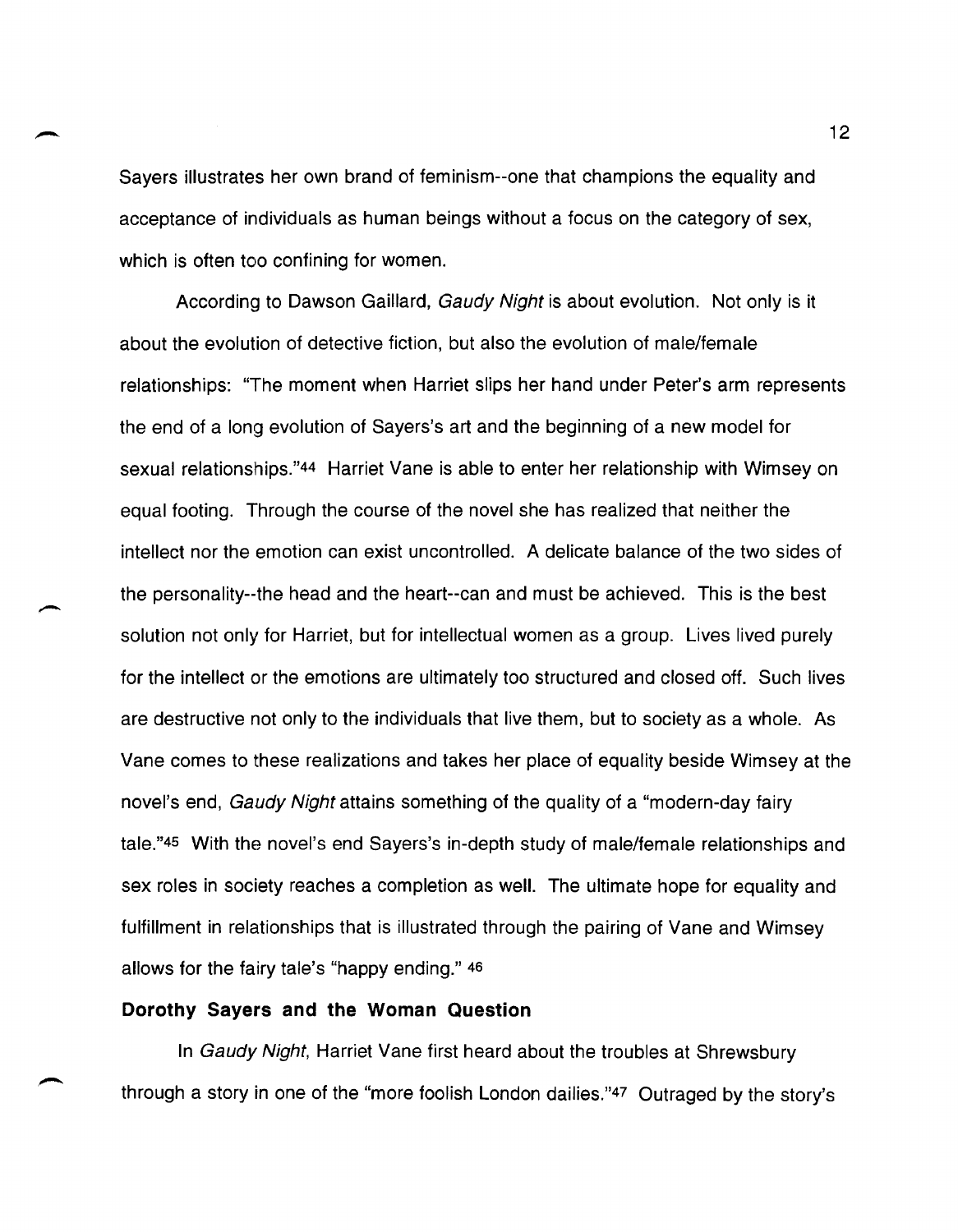flippant tone regarding the incident, she wrote a "tart" letter to the paper's editor, "pointing out that either 'undergraduate' or 'woman student' would be seemlier English than 'undergraduette,' and that the correct method of describing Dr. Baring was 'the Warden'." She went on to comment: "The only result of this was to provoke a correspondence headed 'Lady Undergrads,' and a reference to 'sweet girlgraduates' ."48 She bemoaned to Peter Wimsey the fact that "this kind of vulgarity was typical of the average man's attitude to women's intellectual interests."49 Like her main character, Sayers was sensitive to her society's view of intellectual women. In discussing her choice of setting for the novel, Sayers described the university as an ideal selection for many reasons. Among them was the fact that the nature of the crime being committed was such that "the world in general would be ready enough to connect [them] with a community of celibate women."so They reflected the perceived imbalanced mental state of odd women who were cloistered away from the world. While Gaudy Night was perhaps the most creative and complete expression of her feelings on the subject it was not her only writing to deal with the problems and issues faced by intellectual women. She also dealt with the topic in two essays--"Eros in Academe" and "Are Women Human?"--as well.

In 1919, four years after she had gone down from Somerville, Sayers wrote an article for the Oxford Outlook entitled, "Eros In Academe." According to biographer Louis Brabazon, Sayers was still living in Oxford at this time and although her social life was quite active, she had no steady suitors. He believes that this article may have been Sayers' way of working out the frustration that she felt about her continued single status. He argues that it is the only example of writing from that period of her life that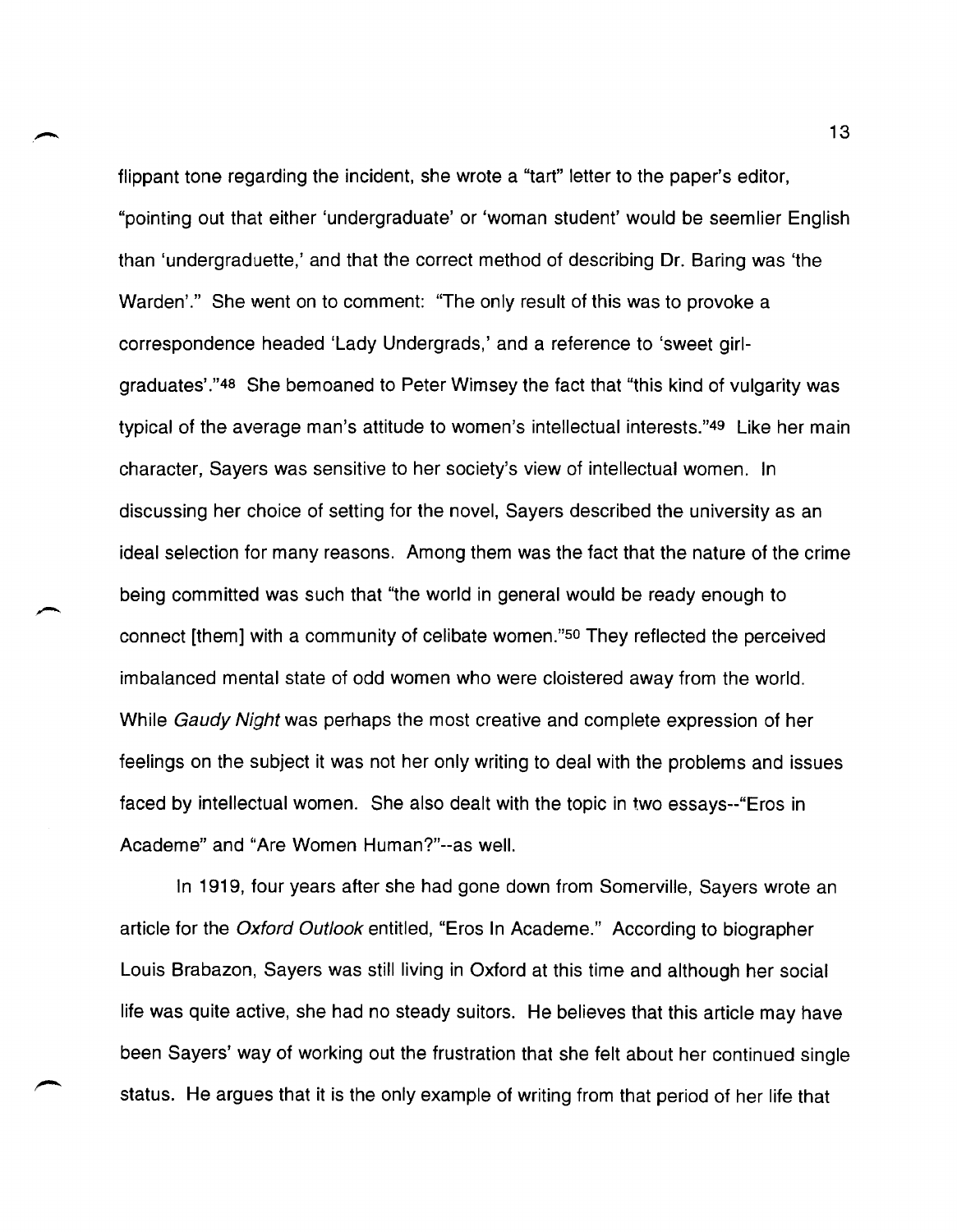expresses any element of anxiety.<sup>51</sup> In fact, the article does seem to point to some of the conflict that Sayers must have felt as she emerged from the world of academia into the realities of day to day life. The adjustment could not have been an easy one.

"Eros In Academe" deals with Sayers distaste for the easy way in which women are categorized. Dorothy complains that women are categorized as those who are "learned" and those who are "worldly." The inability of women to combine these two very desirable and necessary traits poses a problem for all women because it allows the perpetuation of a "female" stereotype. According to Sayers it is the female teaching staff's inability to deal with the subject of love and male/female relationships that allows this to continue. Female dons may prepare their girls to be brilliant academically, but they fail miserably at creating well rounded girls who are able to integrate their emotions with their intellectual pursuits. As role models in the area of life experience the female dons are no good, despite well meaning intentions.

Recounting her own experience, she remarked:

-

When I lived in Academe I should never have thought of going to one of its guardians for advice in any social difficulty. I should have feared, not unkindness or unwillingness to help, but just blank want of knowledge. 'This kind of thing never happened to me' says the guide, philosopher and friend; 'to a nice girl social difficulties do not occur.' That is a cowardly lie. Things do happen; it is monstrous to pretend that they do not or ought not.<sup>52</sup>

Sayers goes on to quote a twenty-six year old contemporary who bemoans the fact that she has realized too late that she doesn't want a career. Her realization came too late because her university training has unsuited her for marriage. As she told Sayers, "Education has taught me to demand too much, and I do not know how to give men what they want."53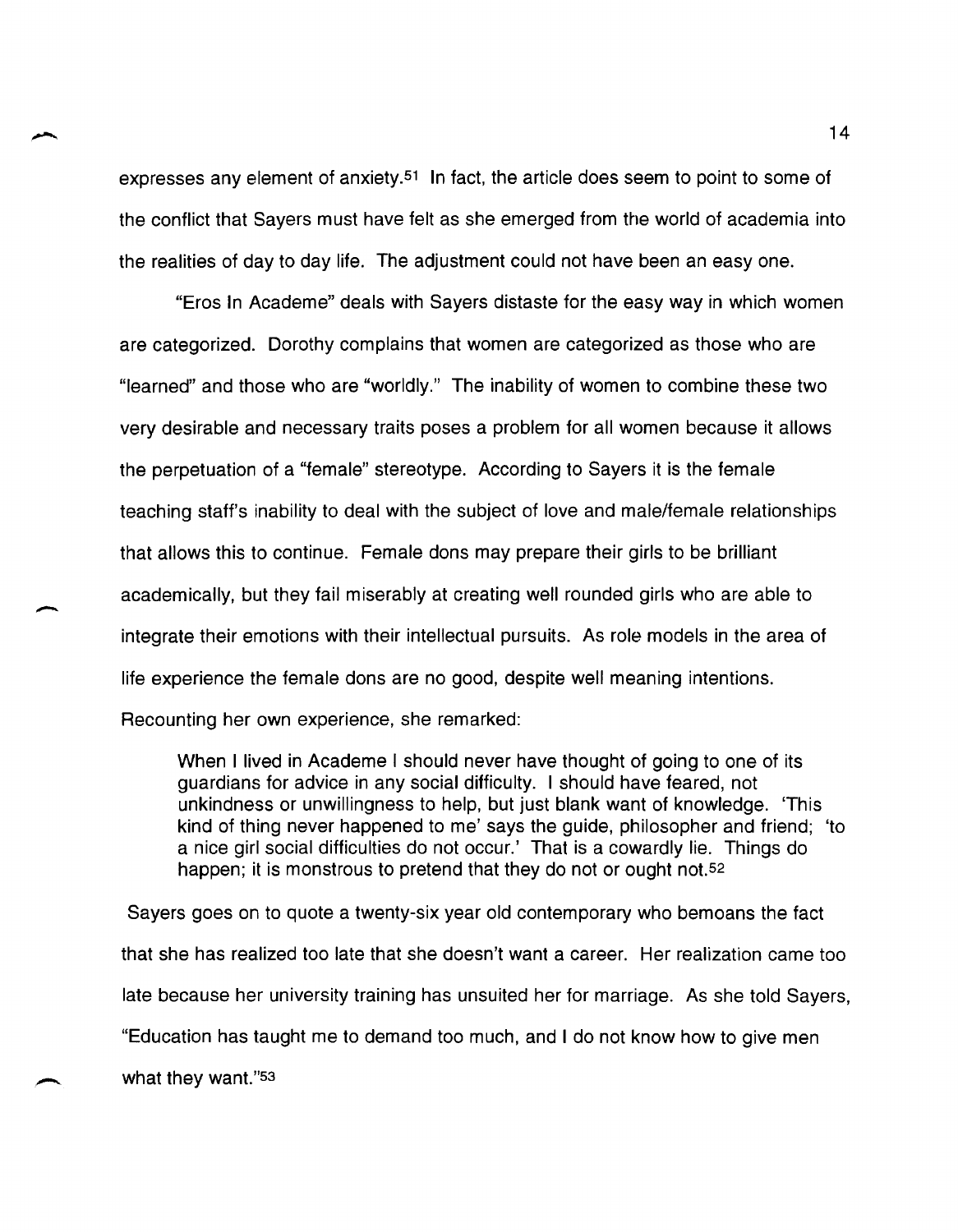In 1938, two years after Sayers had explored the intellectual woman question in-depth in Gaudy Night, she published "Are Women Human?" In this essay, Sayers argued that society would deny women a university education because it does not see how a woman would put such knowledge to use. According to Sayers the desire for knowledge is only human. And women, as human beings, are just as entitled to have this need met as men are--even if they do not plan to put their knowledge to some specific use in society.<sup>54</sup> Women and men must recognize that "What is repugnant to every human being is to be reckoned always as a member of a class and not as an individual person."55 Thus, Sayers made her final argument for the equality and acceptance of women as human beings.

.-

This essay also illustrated her disagreement with what she perceived to be the current feminist position. Sayers made her own position on the role and place of women in society quite clear. She argued that the tendency of women's colleges to "copy the men," just to prove that they were able to do so was silly.56 Only things which benefit the individual or the institution should be appropriated. Sayers used a specific example to illustrate what she termed, "the difference between the right and the wrong kind of feminism" and that was "this terrible business ... of the women who go about in trousers."57 Women who did so were often told that trousers are not attractive on them at all--the only reason that they could possibly be wearing them is to copy the men. Sayers argued that trousers, while admittedly unattractive, are practical and comfortable. Trousers are useful to women and that is why they wear them. On the other hand suspenders are worn by most men but are impractical and uncomfortable for women. Thus, she wrote: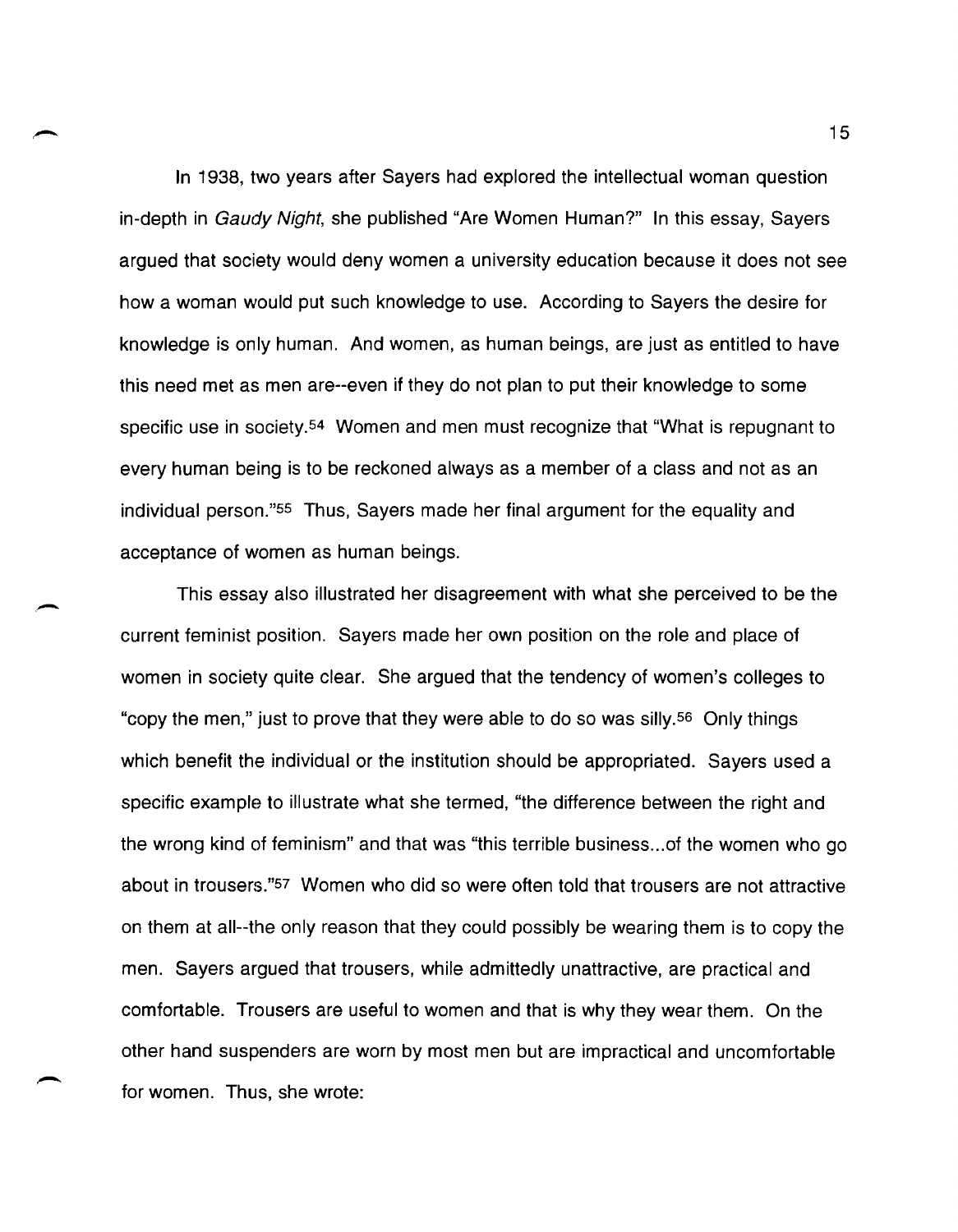We have to ask ourselves: is this trousers or is it braces [suspenders]? Is it something useful, convenient and suitable to a human being as such? Or is it merely something unnecessary to us, ugly, and adopted merely for the sake of collaring the other fellow's property?58

She believed that copying men, just to show that it can be done, was probably more destructive to women than helpful. Such actions would make it seem that the individual woman is unable to think for herself. It would also suggest that she cannot be discerning and determine what is best for herself or the institution with which she is affiliated. 59 Rather, she can only associate herself with the female sex as a group- thus, she was in the same old position.

### **Dorothy Sayers' Influence**

-

When Dorothy L. Sayers died in December of 1957, obituaries hailed her numerous accomplishments. Not only was she praised for her wonderful detective fiction, but she was given credit for contributing to the evolution of that genre. According to The Times (London), "Gaudy Night took Lord Peter and Harriet Vane into the serene and serious life of a women's college at Oxford, and psychological problems deeper than those which belong to the detective convention arose." 60 She was also praised for her later work as both a Christian apologist and a translator of Dante and other medieval texts. The Times (London) wrote of Sayers, "She made a name in several diverse fields of creative work. But the diversity of her success was founded on an inner unity of character."61 She approached all aspects of her life with a great passion. She did what brought her joy--as the New York Times stated: "In her middle years she liked to drive a motorcycle."62 In turn, Sayers tried to share this sense of passion and joy with others through her creative works. As she illustrated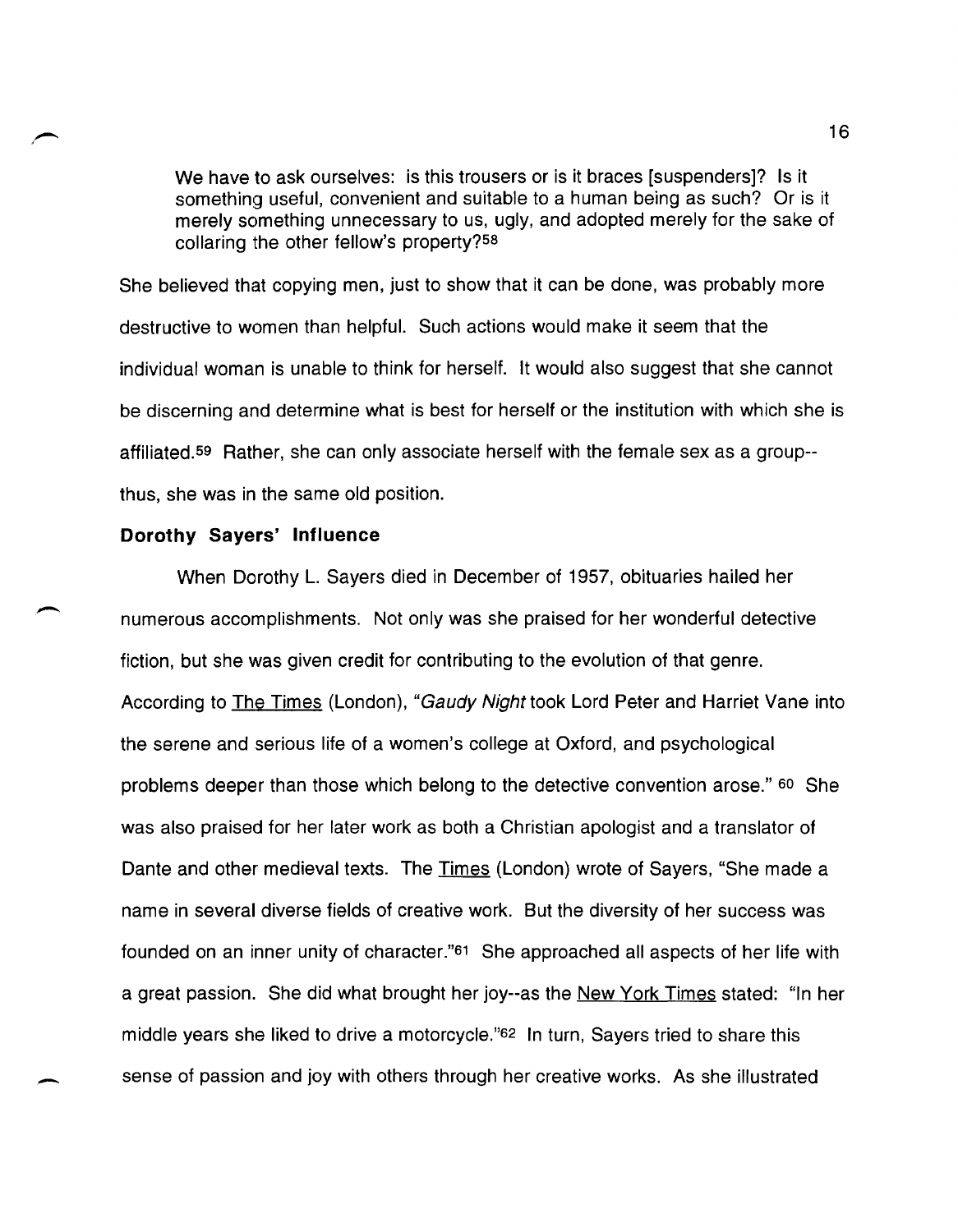through the character of Harriet Vane, there could be an integration of the head and the heart. Sayers' "inner unity" was the living example of Harriet's realization.

What does not receive mention in these favorable reflections of Sayers' life and work are her important contributions to the cause of intellectual women and the advancement of feminism. Through an analysis of this novel and other Sayers' writings, "Eros in Academe" and "Are Women Human?", it becomes apparent that she had something important to say on the subject of the intellectual woman in society. Although she was primarily concerned with the problems of women in academia, Sayers ultimately expanded her focus to include women in all facets of society in "Are Women Human?" She desired a world in which men and women were viewed as human beings first, and secondarily as members of a sex. For only from this development could relationships between men and women be based upon true equality. To facilitate such relationships she believed a new type of social revolution was necessary; a revolution in which both women and men learned to merge the intellectual and emotional aspects of their personalities. These ideas were important in Sayers' time and they remain so today. Through these writings, Sayers' voice continues to speak to new generations of women who struggle with the questions that arise when attempting to combine intellectual or career pursuits with emotional needs.

 $\overline{\phantom{0}}$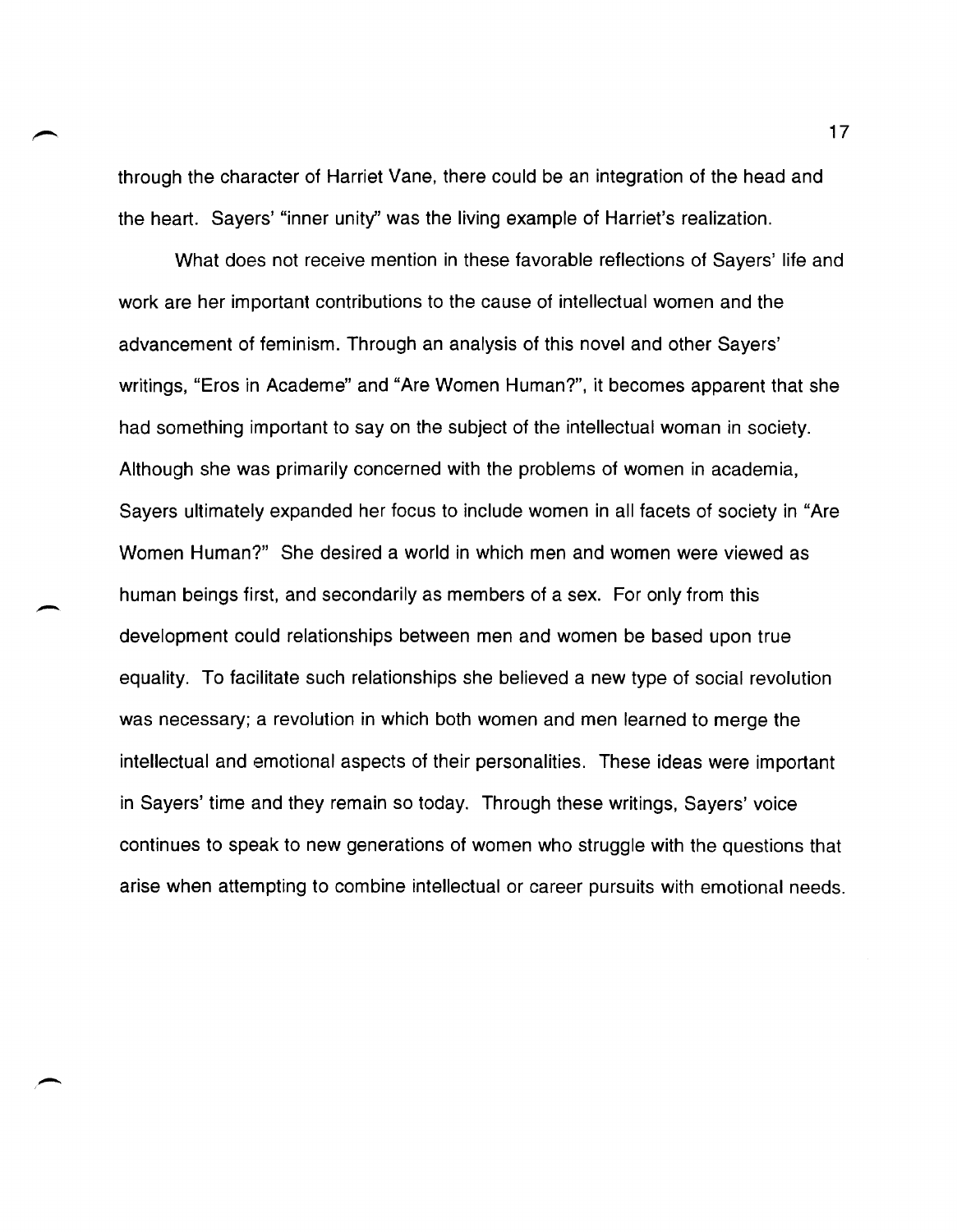# **Endnotes**

1. Pauline Adams, Somerville for Women: an Oxford College, 1879-1993 (New York: Oxford University Press, 1996), 85.

2. Catherine Kenney, The Remarkable Case of Dorothy *L.* Sayers (Kent: Kent State University Press, 1990), 24.

3. Dorothy Sayers, "Gaudy Night," in The Art of the Mystery Story, ed. Howard Haycraft (New York: Carroll & Graf Publishers, 1983),208-221.

4. Barbara Reynolds, ed., The Letters of Dorothy *L.* Sayers, with a forward by P.D. James (New York: St. Martin's Press, 1995), 357. See also letters to Murial Jager in the same volume, 352, 360.

5. Kenney, Remarkable Case, 15.

6. Reynolds, Letters, 65.

7. Ibid.

8. Barbara Reynolds, Dorothy *L.* Sayers: Her Life and Soul. (New York: St. Martin's Press, 1993), 53. According to one Sayer's biographer the Bach Choir was Dorothy's most fulfilling social experience during her Oxford years, giving "a new dimension to her response to creativity and art." References to the Bach Choir can also be found in Reynolds, Letters, 66-68.

9. Reynolds, Her Life and Soul, 53.

10. Reynolds, Letters, 69.

11. Ibid., 76.

12. James Brabazon, *Dorothy L. Sayers* (New York: Charles Scribners, 1981), 54.

13. Reynolds, Letters, 107.

14. Ibid. See also: Pauline Adams, Somerville for Women, Susan J. Leonardi, Dangerous By Degrees: Women at Oxford and the Somerville College Novelists, (New Brunswick, New Jersey: Rutgers University Press, 1989), 13-62, and Martha Vicinus, Independent Women, Work and Community for Single Women 1850-1920, (Chicago: The University of Chicago Press, 1985), 121-162.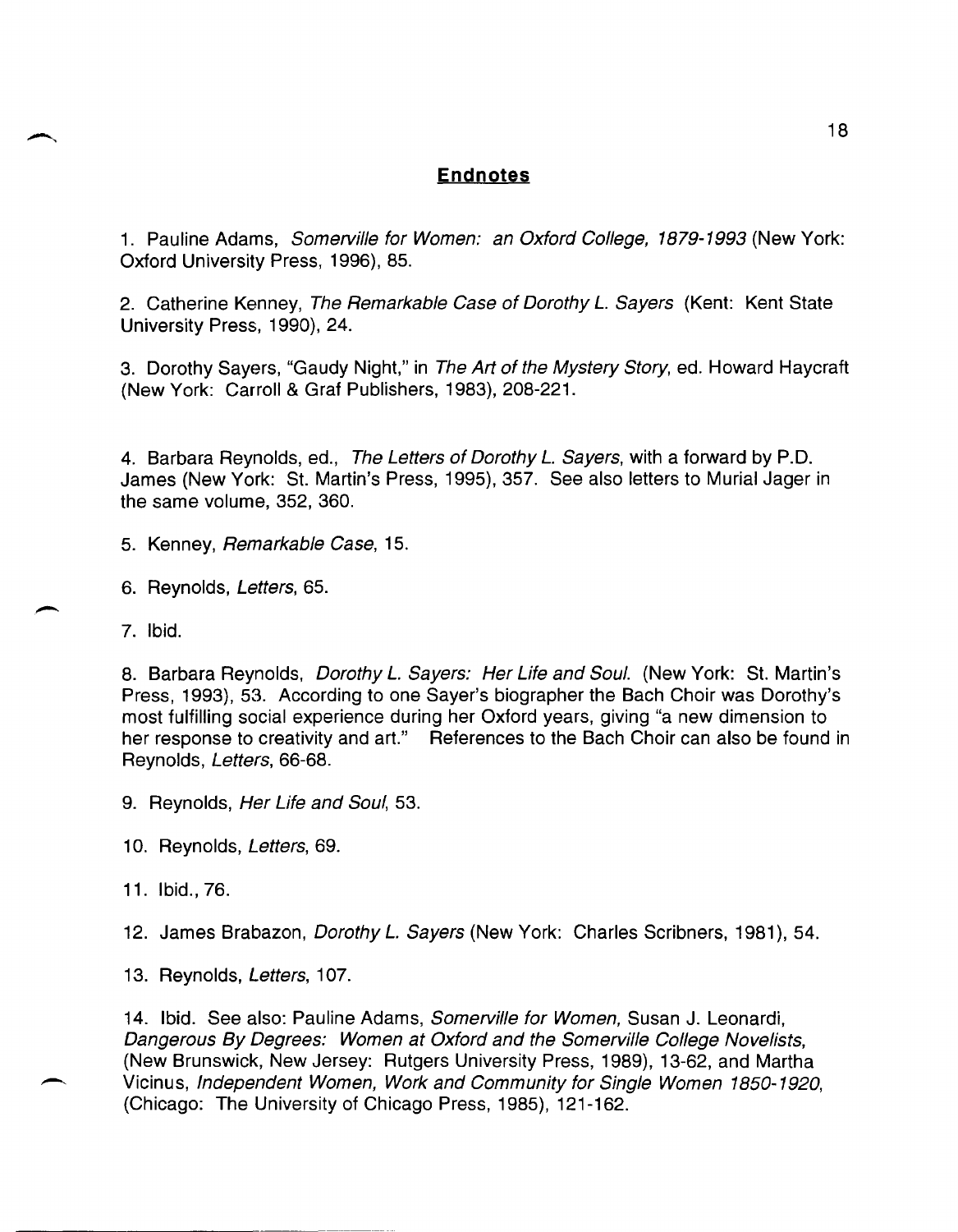15. Reynolds, Letters, 74.

16. Ibid.

17. Reynolds, Letters, 76-77.

18. Ibid.

-

19. Reynolds, Her Life and Soul, 45.

20. Sayers, "Gaudy Night," 208-221.

21. Kenney, Remarkable Case, 163-164. Kenney cautions against viewing Vane as a direct representation of Dorothy L. Sayers by pointing out that there is more going on around Vane than Vane chooses to take notice of. Not everything that occurs in the novel is viewed by Vane directly.

22. This point has been made in Kenney, Remarkable Case, and Leonardi, Dangerous By Degrees.

23. A possible parallel between the relationship of Harriet Vane and Philip Boyes in Strong Poison and the real life relationship between Dorothy L. Sayers and novelist John Cournos is touched on by Sayers' biographers. See Brabazon, Dorothy L. Sayers, 89-96 and Reynolds, Letters, 173.

24. Dorothy L. Sayers, Gaudy Night (New York: Harper Paperbacks, 1995), 4.

25. Dawson Gaillard, *Dorothy L. Sayers* (Frederick Ungar Publishing Company, 1981),73.

26. Sayers, Gaudy Night, 357.

27. Ibid., 15.

28. Ibid., 14.

29. Ibid., 46.

30. Ibid., 48.

31. Ibid., 50.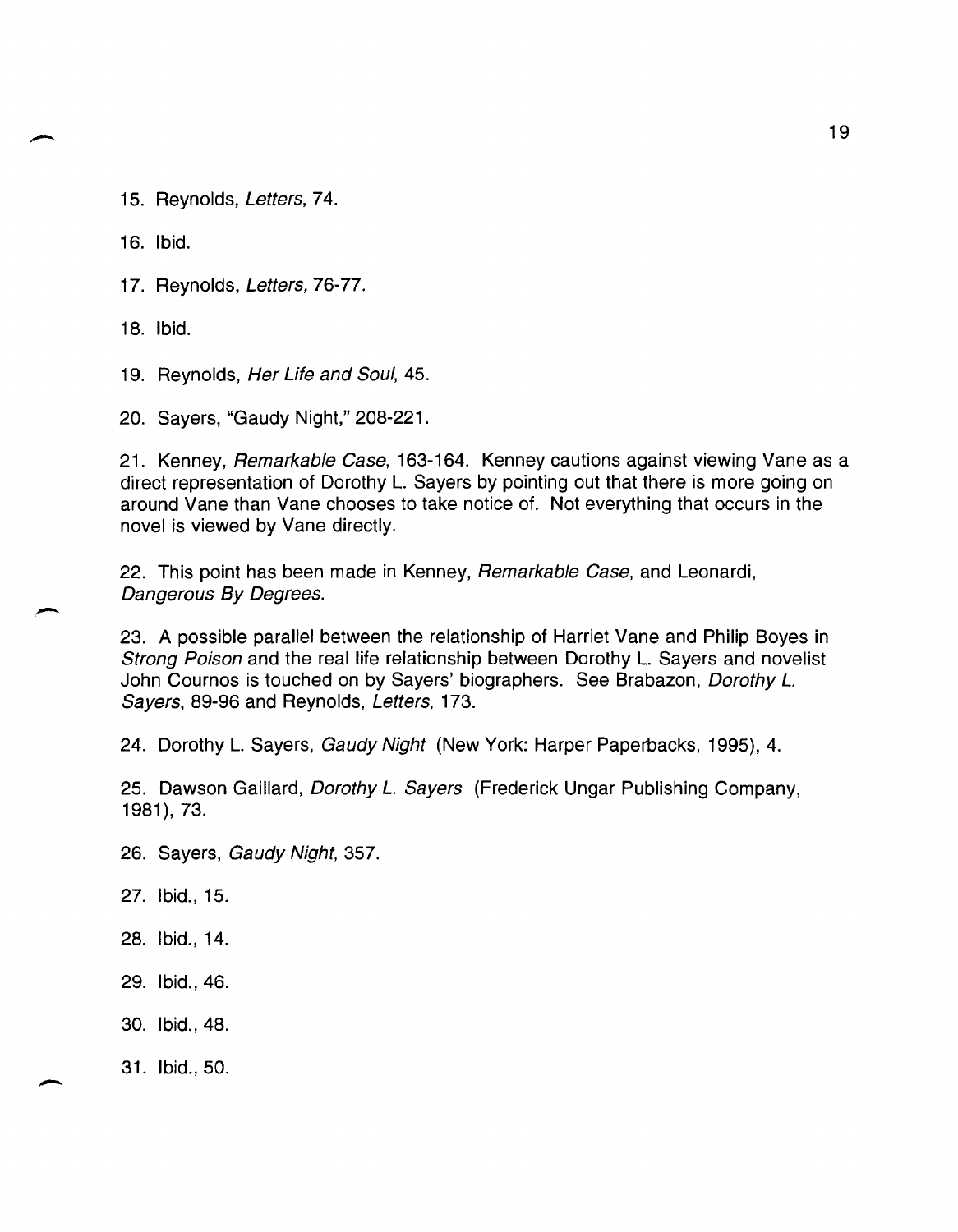32. Ibid., 85.

33. Ibid., 87.

- 34. Ibid., 120.
- 35. Ibid., 152.
- 36. Ibid., 163.

37. Ibid., 223.

38. Ibid., 274.

39. Ibid.

40. Carolyn G. Heilbrun, "Dorothy L. Sayers: Biography Between the Lines," in Dorothy *L.* Sayers: The Centenary Celebration, ed. Alzina Stone Dale (New York: Walker & Company, 1993), 9.

41. Kenney, Remarkable Case, 144.

42. Sayers, Gaudy Night, 359.

43. Catherine Kenney, "The Comedy of Dorothy L. Sayers," in Dorothy *L.* Sayers: The Centenary Celebration, ed. Alzina Stone Dale (New York: Walker & Company, 1993), 144.

44. Gaillard, Dorothy L. Sayers, 82.

45. Ibid., 74.

46. Ibid.

- 47. Sayers, Gaudy Night, 73.
- 48. Ibid., 74.

49. Ibid.

- 50. Sayers, "Gaudy Night," 208-221.
- 51. Brabazon, Dorothy L. Sayers, 74.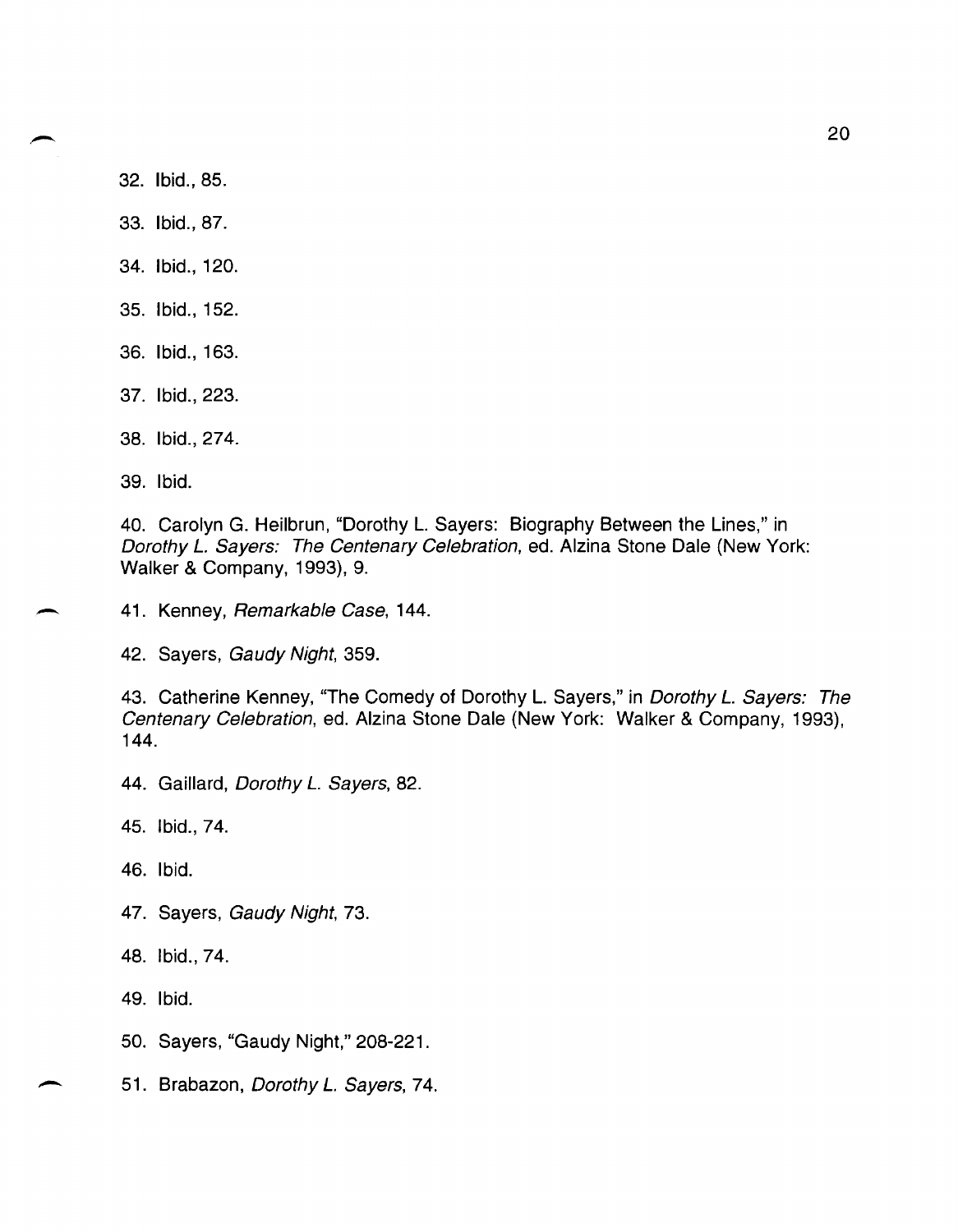52. Ibid.

53. Ibid.

54. Ibid, 131.

55. Ibid, 130.

56. Dorothy L. Sayers, "Are Women Human?" chap. in Unpopular Opinions (New York: Harcourt, Brace and Company, 1947), 131.

57. Ibid., 132.

58. Ibid., 131.

59. Ibid.

60. Times (London), 19 December 1957.

61. Ibid.

-

 $\overline{\phantom{a}}$ 

62. New York Times, 19 December 1957.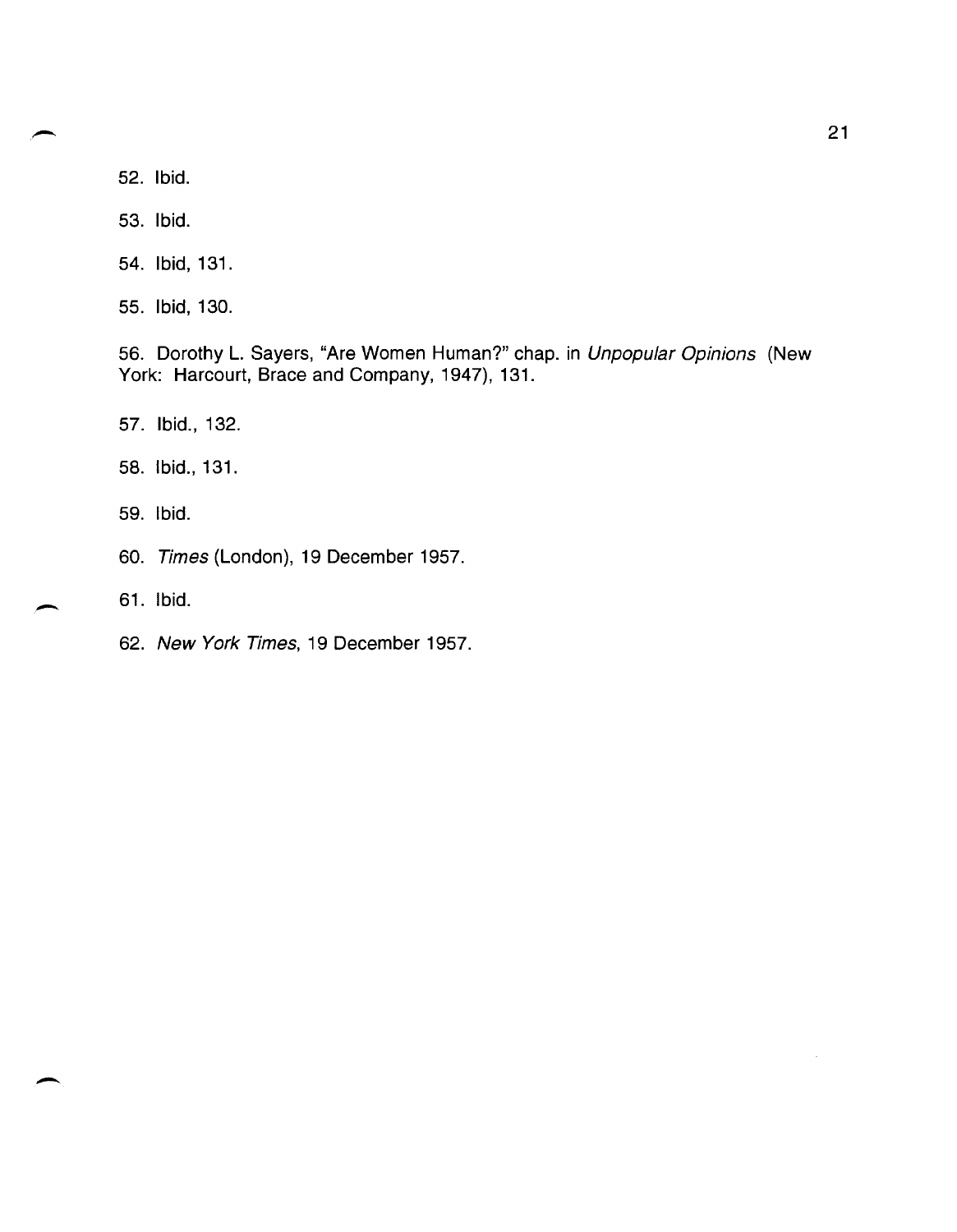## **Bibliography**

- Adams, Pauline. Somerville for Women: an Oxford College, 1879-1993. New York: Oxford University Press, 1996.
- Brabazon, James. Dorothy *L.* Sayers. New York: Charles Scribners, 1981.
- Brittain, Vera. Testament of Youth. New York: Penguin Group, Penguin Books, 1989. Original edition, London: Victor Gollancz Limited, 1933.
- "Dorothy Sayers, Author Dies at 64," New York Times, 19 December 1957.
- Gaillard, Dawson. Dorothy *L.* Sayers. New York: Frederick Ungar Publishing Company, 1981.
- Hannay, Margaret P, ed. As Her Wimsey Took Her. Kent, Ohio: Kent State University Press, 1979.
- Heilbrun, Carolyn G. "Dorothy L. Sayers: Biography Between the Lines," in Dorothy *L.* Sayers: The Centenary Celebration, ed. Alzina Stone Dale, - 5-13. New York: Walker & Company, 1993.
- Kenney, Catherine. "The Comedy of Dorothy L. Sayers," in Dorothy *L.*  Sayers: The Centenary Celebration, ed. Alzina Stone Dale, 140-150. New York: Walker & Company, 1993.
	- \_\_\_\_ . The Remarkable Case of Dorothy *L.* Sayers. Kent, Ohio: Kent State University Press, 1990.
- Leonardi, Susan J. Dangerous By Degrees: Women at Oxford and the Somerville College Novelists. New Brunswick, New Jersey: Rutgers University Press, 1989.
- Lewis, Terrance. Dorothy *L.* Sayers' Wimsey & Interwar British Society. Lewiston, New York: Edwin Mellen Press, 1994.
- "Miss Dorothy L. Sayers: Christian Apologist and Novelist," Times (London), 19 December 1957.
- Rahn, B.J. "The Marriage of True Minds," in Dorothy *L.* Sayers: The Centenary Celebration, ed. Alzina Stone Dale, 51-65. New York: Walker & Company, 1993.